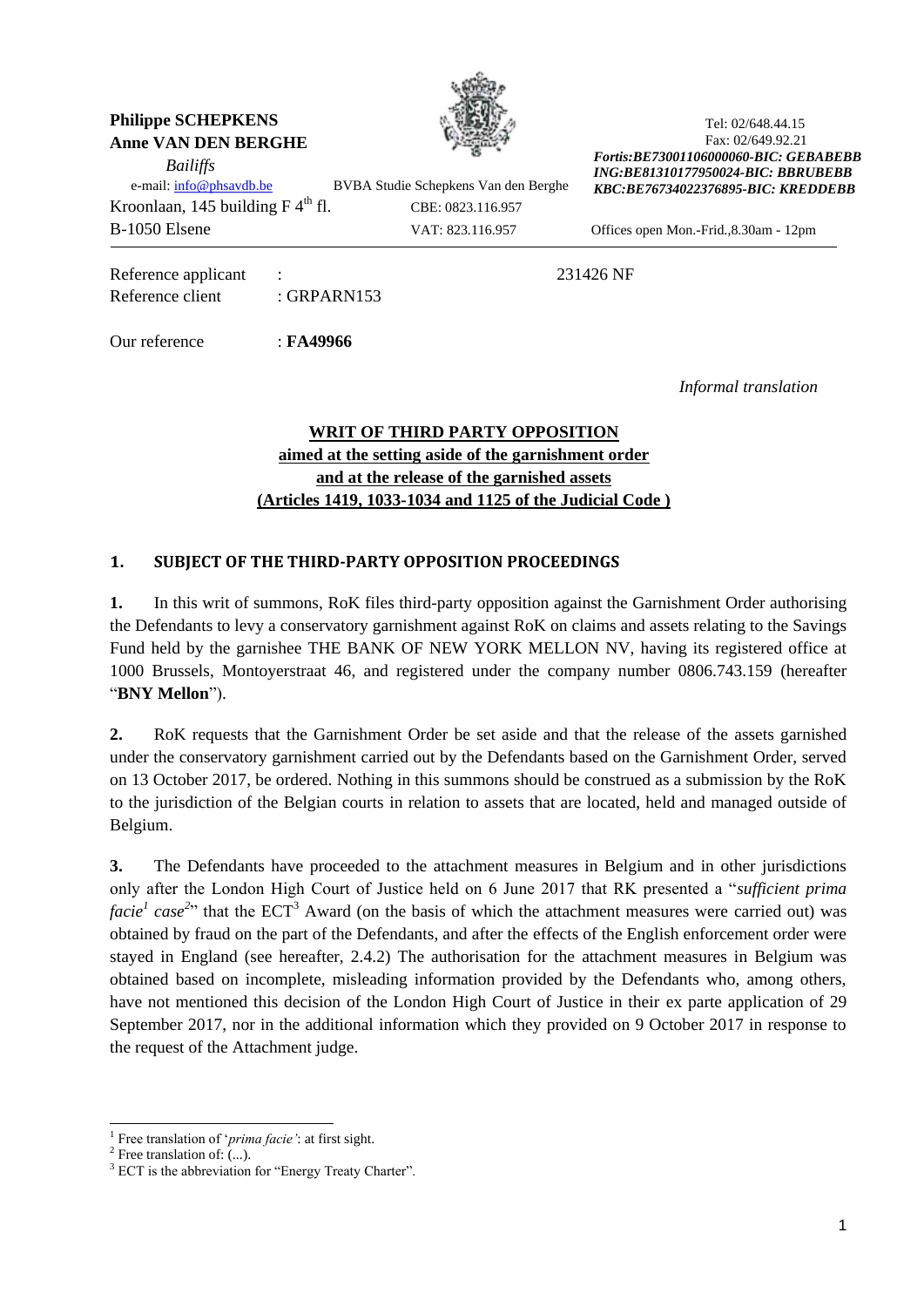# **2. RELEVANT FACTS AND PROCEDURAL BACKGROUND**

### **2.1. THE PARTIES TO THE CASE (THE DEFENDANTS)**

**4.** Anatolie Stati and Gabriel Stati are entrepreneurs, holding passports of Moldova and Romania.

Ascom is a joint stock company incorporated under the laws of Moldova, with headquarters in Moldova. Anatolie Stati claims to own 100% of Ascom.

Terra Raf is a limited liability company incorporated under the laws of Gibraltar, and is located in Gibraltar. Anatolie Stati and Gabriel Stati claim to each own 50% of Terra Raf.

# **2.2. BACKGROUND OF THE CASE – THE ECT AWARD**

**5.** During the period between 1999 and 2004, the Defendants acquired 100 percent of the shares in two Kazakh companies, Kazpolmunay LLP ("**KPM**") and Tolkynneftegaz LLP ("**TNG**"). Prior to this acquisition, KPM and TNG had obtained approval from Kazakhstan to explore and develop various oil and gas fields in Kazakhstan pursuant to Subsoil Use Contracts.

**6.** KPM and TNG are ultimately controlled by the Defendants, through their ownership interests in other corporate entities. The Defendants had the power and discretion to direct the actions of KPM and TNG. KPM is wholly-owned by Ascom, which in turn is wholly-owned by Anatolie Stati. TNG is whollyowned by Terra Raf, which in turn is owned in equal shares by Anatolie Stati and Gabriel Stati. Anatolie Stati also wholly owns Tristan Oil Ltd. ("**Tristan**"), a special purpose vehicle organized in the British Virgin Islands that was formed for the sole purpose of financing the operations of KPM and TNG. Anatolie Stati served as President and CEO of Tristan and Chairman of its board of directors. In 2006, 2007 and 2009, Anatolie Stati, through Tristan, issued notes in the nominal overall amount of USD 531.1 million in order to obtain funding for the Kazakh operations, including the construction of the Liquefied Petroleum Gas ("**LPG**") plant mentioned further below.

**7.** On 26 July 2010 the Defendants instituted proceedings before the Stockholm Chamber of Commerce<sup>4</sup> ("SCC") purportedly under the terms of the Energy Charter Treaty ("ECT"). The Defendants alleged to have invested substantial amounts of money in generation of a new life in the oil and gas fields in Kazakhstan, as well as, inter alia, the construction of the LPGplant. By arbitral award of 19 December 2013 ("**the Arbitral Award**"), corrected on 17 January 2014 ("**the Additional Arbitral Award**") (together "**the ECT Award**"), RoK was ordered to pay a total of USD 497,685,101, to be increased by interest charges and costs to the defendants.

**8.** The recognition and enforcement of the ECT Award should be refused based on several grounds. Without being exhaustive, these grounds inter alia include: (i) the Arbitral Tribunal lacked substantive jurisdiction; (ii) the Arbitral Tribunal was irregularly constituted; (iii) the ECT Award was obtained by fraud on the part of the Defendants (see hereafter 2.3).

# **2.3. THE ECT AWARD WAS OBTAINED BY FRAUD**

**9.** It was only after the Award had been rendered, and after the US and English exequatur actions had been commenced, that the RoK came to learn that the Defendants committed fraud and that the Award had been obtained by fraud.

-

 $4$  Literal translation:  $(...)$ .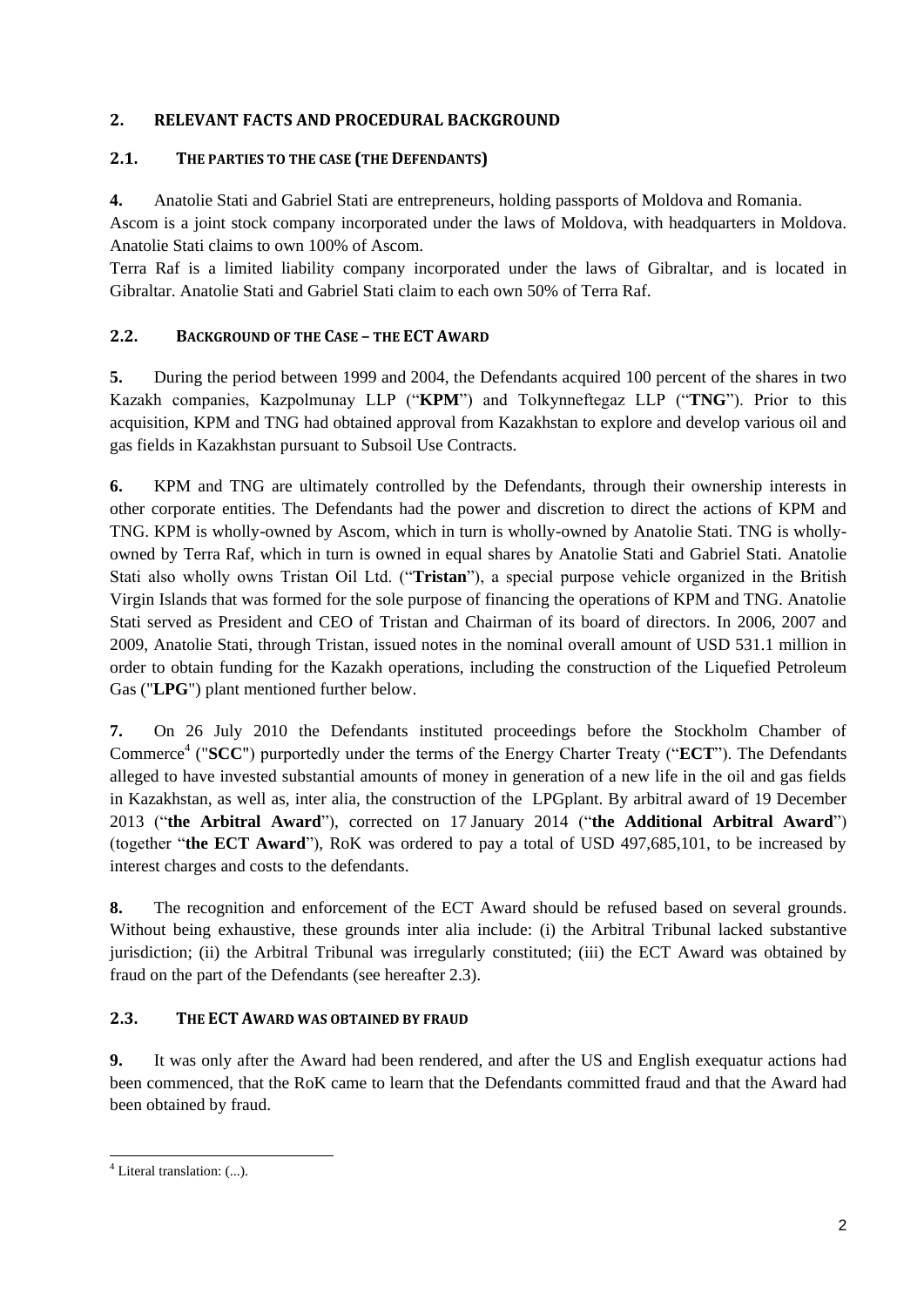**10.** After the ECT Award was issued, the RoK discovered that the Defendants had been involved in other arbitral proceedings relating to the same LPG Plant against another party. Those other arbitration proceedings partially overlapped in time with the arbitration proceedings against the RoK. The Defendants were represented by the same counsel in both proceedings.

**11.** When the RoK discovered this, it lodged an application before the U.S. District Court for the Southern District of New York for discovery at the law firm Clyde & Co., which represented the opposing party against the Defendants in the parallel arbitration proceedings. Though the Defendants strongly contested, the US court granted discovery by an order of 22 June 2015.

**12.** Based on the order, Clyde & Co. was forced to disclose a large number of documents. It is on the basis of these documents that the fraud was unraveled by the RoK in the summer of 2015.

13. The fraud is related to the LPG plant that the Defendants were to develop in Kazakhstan. The main equipment for the LPG Plant was delivered and its instalment supervised by the German company TGE Gas Engineering GmbH ("TGE") for a contract price of approx. EUR 32,000,000. The Defendants abandoned the construction in early 2009. By then it was 80% to 90% complete.

**14.** Eighteen days after the agreement with TGE had been concluded, the companies linked to the Defendants concluded an agreement with Perkwood Investment Limited ("Perkwood") (the "Perkwood Contract"). Perkwood was purported to be an independent third party company established in the UK and with which Defendants had entered into arms-length contracts. The stated purpose of the Perkwood Contract was the purchase of equipment for the LPG Plant.

**15.** As discovered later, based on the documents disclosed by Clyde & Co., **Perkwood was simply another Stati company**, which the Defendants – after denying this initially, including in submissions before the Swedish court - were forced to concede when confronted with Powers of Attorney issued by Perkwood to Mr. Stati and his son.

**16.** It is now clear that the Defendants used a number of schemes to artificially inflate the construction costs of the LPG Plant through Perkwood and the Perkwood Contract.

**17.** By way of example, the following can be mentioned:

- The Defendants purportedly purchased equipment for the LPG Plant from Perkwood at artificially inflated prices when the identical equipment had already been supplied (at a much lower cost) by TGE under the legitimate TGE Contract;
- The Defendant purportedly purchased equipment in an amount of USD 72 million from Perkwood for the LPG Plant that was not and/or could not legitimately have been required for the construction of the LPG Plant, and was never in fact delivered to the construction site of the LPG Plant, in order to fictitiously inflate the construction costs of the LPG Plant;
- The Defendants created a fictitious \$43,852,108.00 "management fee" included in the total amount of the Perkwood Agreement. This fee (i) had no contractual basis, whether in the Perkwood Agreement or otherwise; and (ii) was not paid (or purportedly paid) in consideration for any services actually provided by or on behalf of Perkwood. The true purpose of any purported "management fee" paid (or purportedly paid) by TNG to Perkwood was, again, to inflate the construction costs of the LPG Plant on a fictitious basis.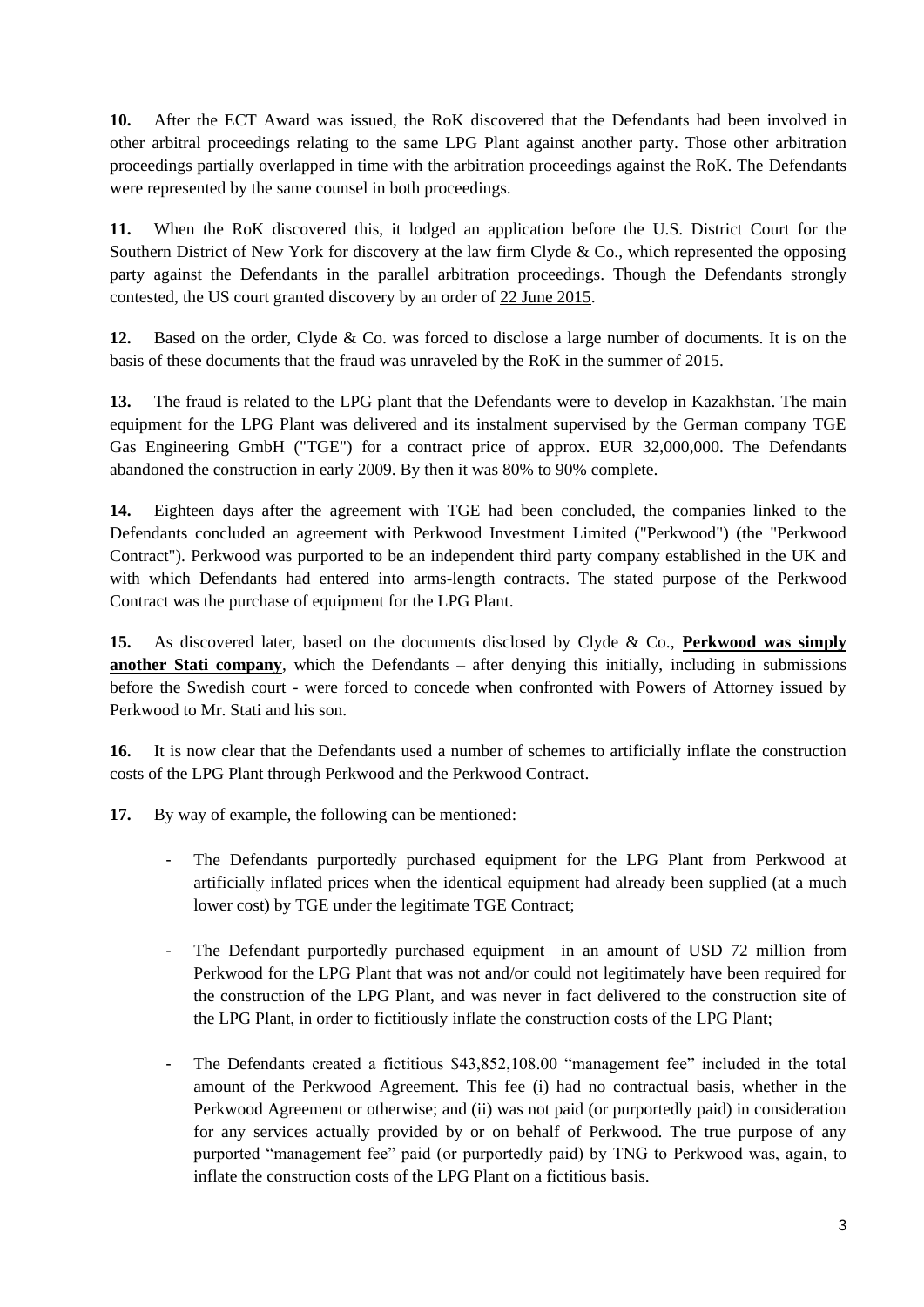**18.** The fraudulently inflated costs of constructions, in excess of USD 150 million, were also communicated by the Stati's to KPMG, their auditor, and became part of the financial statements of their companies which they submitted in the SCC Arbitration.

**19.** During the arbitration, t**he Defendants deliberately misled the Arbitral Tribunal regarding the amount of the investment in the LPG Plant, repeatedly representing (and relying on evidence to the effect) that they had invested over USD 245,000,000 in the development and construction of the LPG Plant**.

**20.** The evidence submitted included, amongst other, testimony of Mr. A. Stati himself, his chief accountant and others, as well as experts and documents, for example the financial statements containing the fraudulently inflated construction costs just described.

**21.** The Defendants further submitted into the trial an indicative bid made by the Kazakh state-owned company KazMunaiGas ("**KMG**") of USD 199,000,000 (the "**Indicative Bid**"). This sum was the average of the plant's alleged comparative value and the alleged construction costs. The figure for the construction cost used to calculate the Indicative Bid was provided by the Defendants. .

**22.** In the ECT Award, the Arbitral Tribunal considered KMG's Indicative Bid "*to be the relatively best source of information for the valuation of the LPG Plant among the various sources of information*  submitted by the Parties regarding the valuation for the LPG Plant<sup>"</sup>.<sup>5</sup> For this reason, the Arbitral Tribunal set the value of the LPG plant at USD 199,000,000, in line with KMG's Indicative Bid.

**23.** When the Arbitral Tribunal based itself on KMG's Indicative Bid for the value of the LPG plant, **a bid that had come about through the fraudulous documents submitted by the Defendants**, the ECT Award became itself vitiated by the above-mentioned fraud.

**24.** Thus, the Defendants' fraudulent scheme and false evidence affected the outcome of the SCC Arbitration, since they affected directly the Arbitral Tribunal's assessments of the questions of: (i) the Tribunal's jurisdiction; (ii) the RoK's potential liability for damages; and, (iii) the quantum of damages awarded by the Arbitral Tribunal. Had the Arbitral Tribunal known about the massive fraudulent scheme masterminded and performed for over three years by the Defendants before the SCC Arbitration, as well as the false witness statements, expert opinions procured by the Defendants and other submissions made by the Defendants, the whole focus of the SCC Arbitration would have been significantly different and it would have had a significant impact on the Arbitral Tribunal's findings on jurisdiction, liability and damages.

**25.** On 6 June 2017, the London High Court of Justice held that RoK had presented a *"sufficient prima facie<sup>6</sup> case"<sup>7</sup>* that the ECT Award was obtained by reason of the Defendants' fraud and that RoK did not have access before the ECT Award to the evidence of the alleged fraud.

1

<sup>&</sup>lt;sup>5</sup> Free translation of: (...).

<sup>6</sup> Free translation of '*prima facie'*: at first sight.

 $^7$  Free translation of: (...).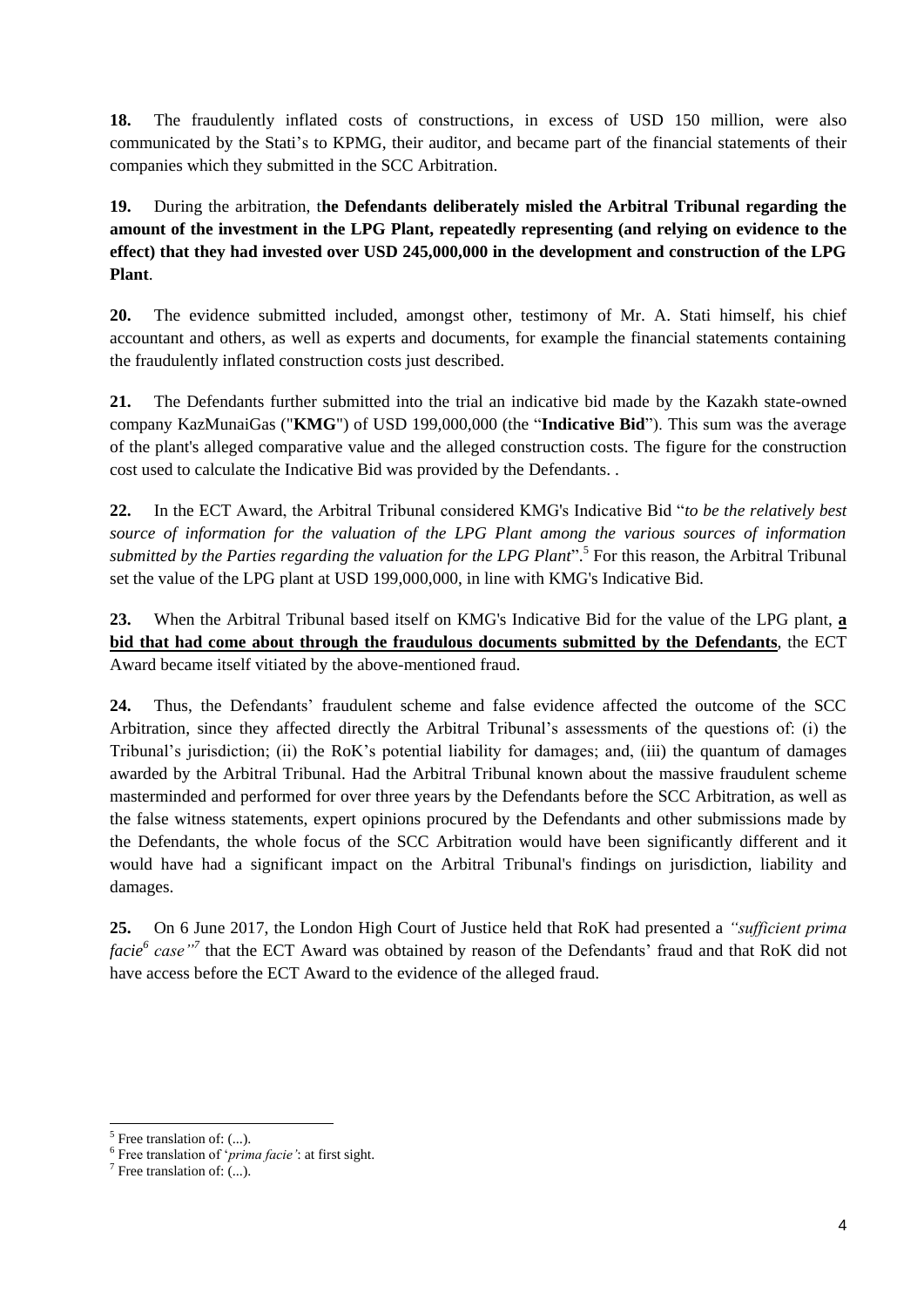## **2.4. PROCEDURAL BACKGROUND**

## **2.4.1. Setting-Aside Proceedings in Sweden**

**26.** On 19 March 2014, the RoK instituted proceedings before the Swedish Court of Appeal in Stockholm to set-aside the ECT Award under the Swedish Arbitration Act.

**27.** The RoK initially challenged the ECT Award on the grounds that the Arbitral Tribunal was invalidly constituted (due to SCC's improper default appointment of Professor Lebedev on behalf of the RoK), the Defendants' failure to comply with the cooling-off requirement of article 26 of the ECT and other procedural irregularities. As mentioned above, at that time, the fraud had not yet been discovered.

**28.** When the fraud came to light, the RoK commenced new proceedings in which the fraud was put forward with the (limited) knowledge of the fraud the RoK had at that time, to the best of its abilities.

**29.** On 5 October 2015, after the RoK unraveled the Defendants' fraudulent scheme, the RoK filed a motion to set aside the ECT Award because it was procured by fraud. In November 2015, the Swedisch Court decided to consolidate the RoK's challenges of the ECT Award.

**30.** With respect to the jurisdiction of the Arbitral Tribunal, RoK asserted that an action under the ECT requires a good-faith investment and that Defendants' investment was the product of their illegal conduct. With respect to liability, RoK asserted that Defendants' credibility was critical to their case and the Arbitral Tribunal's ruling in their favor. Had the Arbitral Tribunal known that Defendants were engaged in fraud, the outcome of the case would have been different. With respect to damages, RoK noted that Defendants, in claiming damages, had amongst others falsely testified that they had incurred USD 245 million in constructing the LPG Plant.

**31.** The Defendants did not offer any evidence to contradict the key elements of the fraudulent scheme. For example, they did not offer evidence as to the actual construction costs of the LPG Plant.

**32.** On 9 December 2016, the Swedish Court of Appeal handed down its decision. The Court dismissed the RoK's action despite the RoK's detailed and specific allegations regarding the fraudulent scheme.

**33.** Importantly, **the Court did not rule on the question whether Defendants engaged in a fraudulent scheme or offered false evidence and testimony in the SCC Arbitration**. The Court considered that *"the indicative bid per se is not to be regarded as false evidence"*, without addressing the question whether, as was demonstrated by cogent evidence, the false evidence had an impact on the Arbitral Award. The Court also did not address RoK's arguments that the Defendants' fraud in effect deprived the Arbitral Tribunal of jurisdiction under the ECT. The Court did not give permission to RoK to appeal the decision (this being a condition to make an appeal to the Swedish Supreme Court).

**34.** On 3 February 2017, the RoK filed a motion to quash the Swedish Court of Appeal's decision of 9 December 2016 with the Swedish Supreme Court for grave procedural errors, because the Svea Court had not ruled on all of the RoK's set-aside grounds. On 24 October 2017, the Swedish Supreme Court dismissed the RoK's motion to quash the Swedish Court of Appeal's decision, without providing any reasoning.

# **2.4.2. English Proceedings**

**35.** On 24 February 2014, the Defendants filed an ex parte application to enforce the ECT Award in the High Court of Justice, Queen's Bench Division, Commercial Court, in London, England.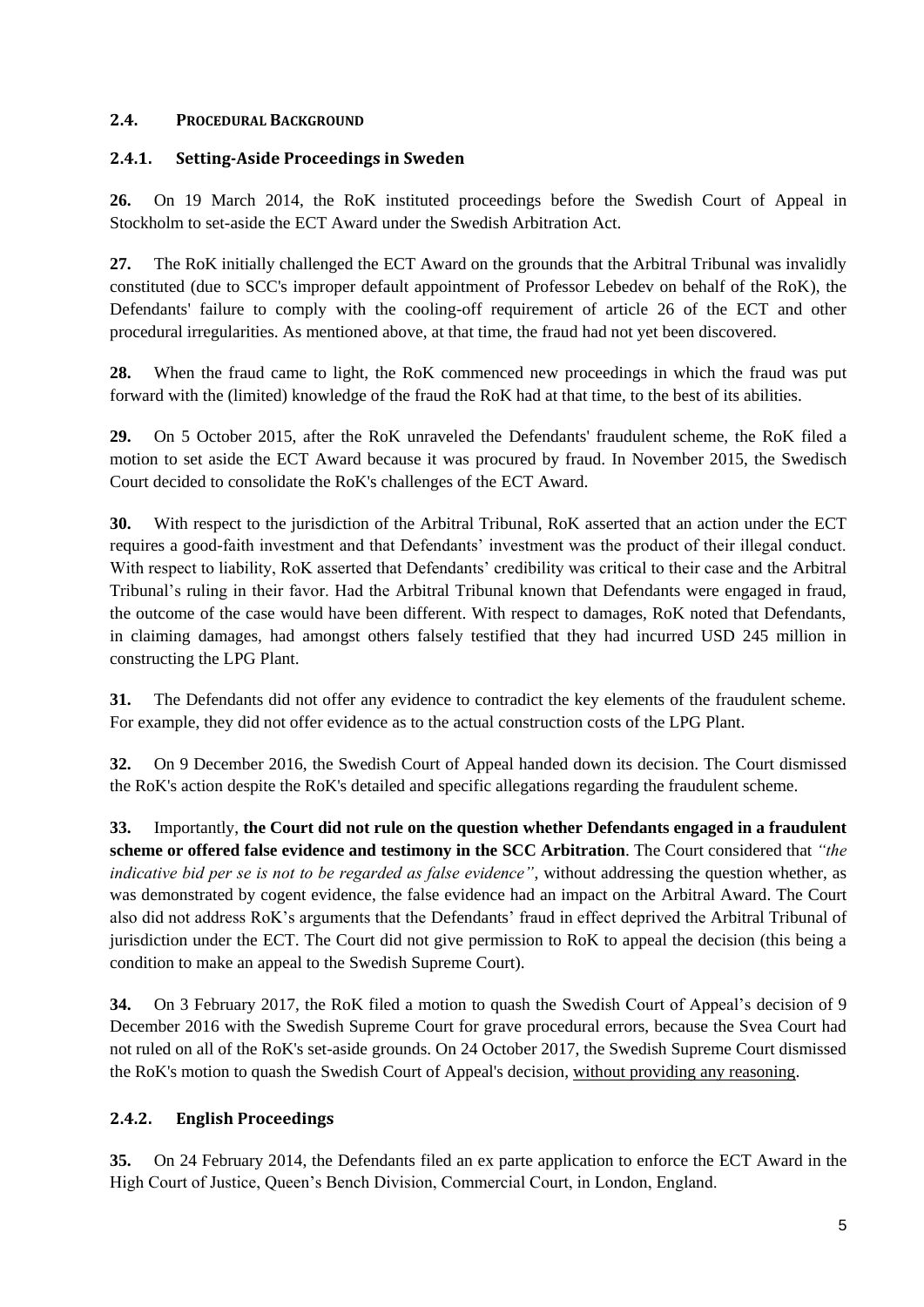**36.** On 28 February 2014, the London Court issued an order granting the Defendants permission to enforce the Award, which order the Defendants served on the RoK, only nearly a year later, on 14 January 2015.

**37.** On 7 April 2015, the RoK filed an application to annul the permission to enforce the ECT Award, setting out the grounds to challenge the enforcement that were known to the RoK at the time. The effects of the enforcement order are stayed in England since then.

**38.** After the above-mentioned fraud was unravelled in the summer of 2015, on 27 August 2015, the RoK applied to amend its pleadings to add the contention that enforcement of the ECT Award **contravenes public policy by reason that it had been procured by fraud**.

**39.** The RoK submitted extensive witness evidence, documents, and legal submissions in support of its application. This included witness statements and supporting documents from international accountants, construction engineers, Kazakhstan's counsel in the arbitration and in the Swedish Proceedings.

**40.** On 6 June 2017, on the basis of the evidence submitted and submissions of both parties, the London Court **held that RoK had presented a "***sufficient prima facie case that the Award was obtained by fraud***". 8**

**41.** At para. 65, the London Court found that on a *prima facie* basis, should the RoK's position be correct:

"*the present case is one where [the Stati Parties] encouraged the Tribunal to rely on an indicative offer [from KMG] that [the Stati Parties] knew was misleading, because it was based on false information that they had provided*".<sup>9</sup>

**42.** Also and importantly, the London Court decided that the reasoning of the Swedish Court was incomplete and unconvincing. The London Court found, amongst other, the following:

"*the Swedish Court (...) reasoned that the KMG Indicative Bid was not (itself) false evidence. That assessment holds at the time the KMG Indicative Bid was made, but I respectfully question whether it still holds when the KMG Indicative Bid is later deployed by a party who knows (but continues to conceal) that it is the product of that party's fraud*."<sup>10</sup>

**43.** Accordingly, the London Court ordered a full trial on the issue. Both Parties are currently engaged in the English proceedings and working towards the 8-day trial to begin in October 2018, where oral argument will be presented and witnesses and experts may be heard.

**44.** The Defendants failed to bring the English proceedings and the judgment of the London Court going back to **6 June 2017** to the attention of the Attachment judge at the time they requested the authorisation for the garnishment (**29 September 2017**). This constitutes a blatant breach of their duty to act loyally in ex-parte proceedings. $^{11}$ 

1

<sup>&</sup>lt;sup>8</sup> Free translation of: (...).

<sup>&</sup>lt;sup>9</sup> Free translation of: (...).

 $10$  Free translation of: (...).

<sup>11</sup> Civ. Gent (Pres.), 29 November 1991, *TGR*, 1992, n°7, p. 13; Brussels, 14 March 2000, *JT,* 2001, p. 337, obs. L. Van Bunnen.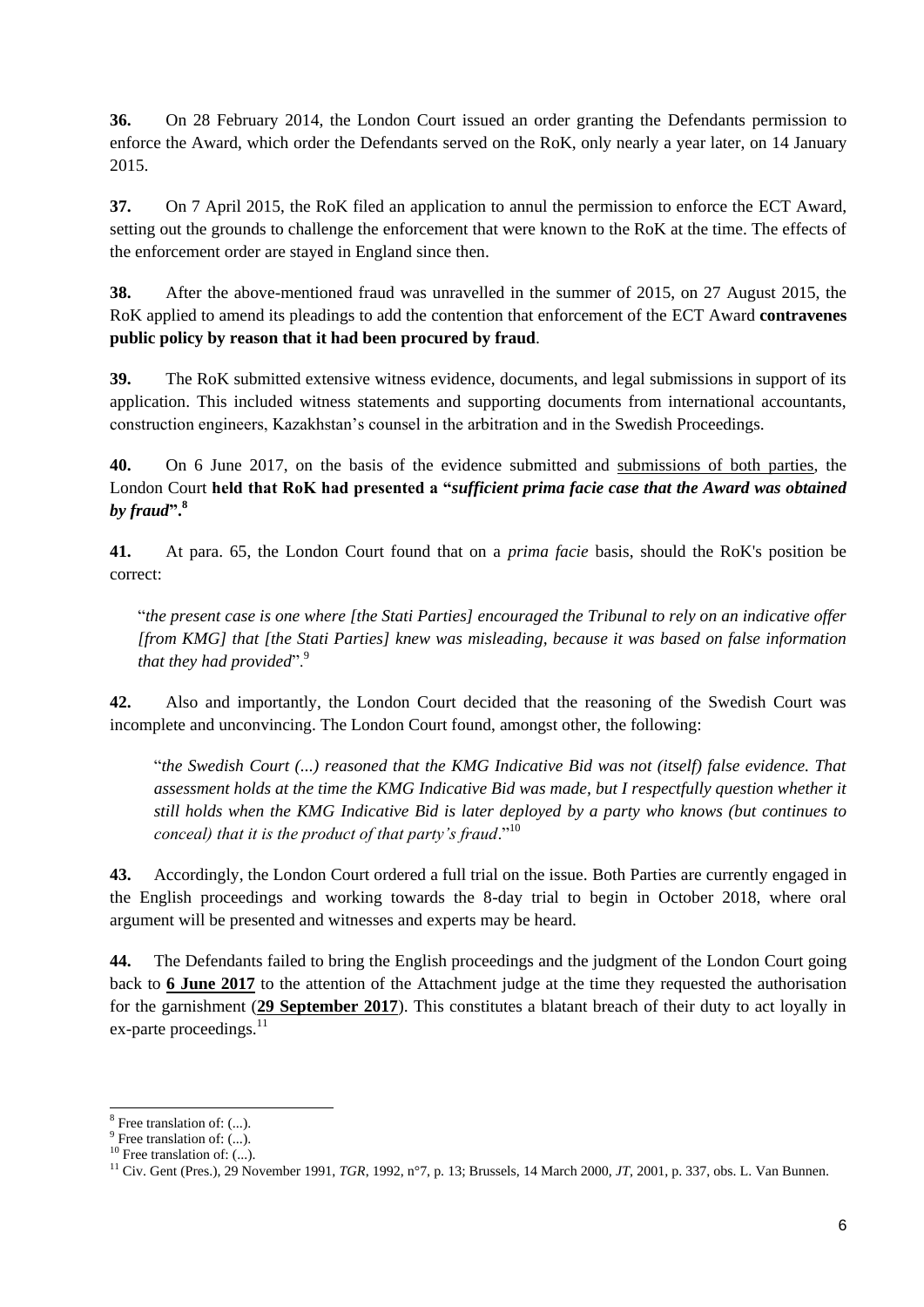# **2.4.3. Other Enforcement Proceedings**

**45.** It was only after the decision of the London Court of 6 June 2017, and after the effects of the enforcement order in England were stayed, that the Defendants initiated enforcement proceedings in other jurisdictions, namely Luxembourg, Sweden and the Netherlands. As in Belgium, in the other jurisdictions where enforcement is requested on the basis of the New York Convention, the Defendants failed to disclose the ongoing English proceedings and the decision of the London Court that there is a prima facie case that the ECT Award was procured by fraud.

In all jurisdictions RoK is contesting the exequatur on the basis of three main arguments. First, the Arbitral Tribunal lacked substantive jurisdiction. Second, the Arbitral Tribunal was irregularly constituted. Third, the ECT Award was the result of fraud on the part of the Defendants. This last point will now be the subject of a full trial in England.

### **2.5. THE BELGIAN GARNISHMENT PROCEEDINGS**

**46.** In paragraph 19 of the *ex parte* application of 29 September 2017, the Defendants wrote that "*The Bank of New York Mellon SA/NV ("BNY Mellon") (...) acts as global custodian (...) for the NFRK on the basis of which Kazakhstan must have a claim against BNY Mellon in relation to the assets in the NFRK that BNY Mellon holds for the NFRK as integral part of Kazakhstan*".

**47.** The Defendants failed to inform the Attachment judge of the English proceedings and of the decision of the London Court of **6 June 2017** in their ex parte application of **29 September 2017***.*

**48.** Even after the Attachment judge by letter dated 2 October 2017 explicitly requested the Defendants whether the RoK opposed the interim measures abroad (and if so, to submit the procedural documents relating thereto), the Defendants did not consider it necessary to inform the Attachment judge of the English proceedings and of the decision of the London Court of 6 June 2017 in the additional information which they submitted to the Attachment judge on 9 October 2017.Further, it should be stressed that the Defendants' presentation of the NFRK, in which this funds would consist of two separate "portfolios" of different assets (the Savings Fund on the one hand and the Stabilisation Fund on the other hand: see marginal 19 of the ex parte application of the Defendants dated 29 September 2017), does not square with the reality. This (non-existent) division was made by and for the benefit of the Defendants. The NFRK is one fund with a dual purpose, being a stabilisation purpose and a savings purpose (in order to maintain the stabilisation purpose in the future). There are no separate assets for achieving those objectives.

**49.** On the basis of this presentation of what the Defendants described to the attachment judge as being the alleged relationship between BNY Mellon and RoK, and of the alleged division in two portfolios of the assets of the NFRK, the Defendants asked permission to the attachment judge to proceed to a pre-judgment (conservatory) attachment as follows:

 $\lq\lq\lq\lq\lq\lq\lq\lq$ *Against: The Republic of Kazakhstan, including: the National Fund of the Republic of Kazakhstan (NFRK)*

### *Garnishee:*

*The Bank of New York Mellon SA/NV, with registered office at 1000 Brussels, 46 Montoyerstraat, registered with the Crossroads Bank for Enterprises with number 806.743.159*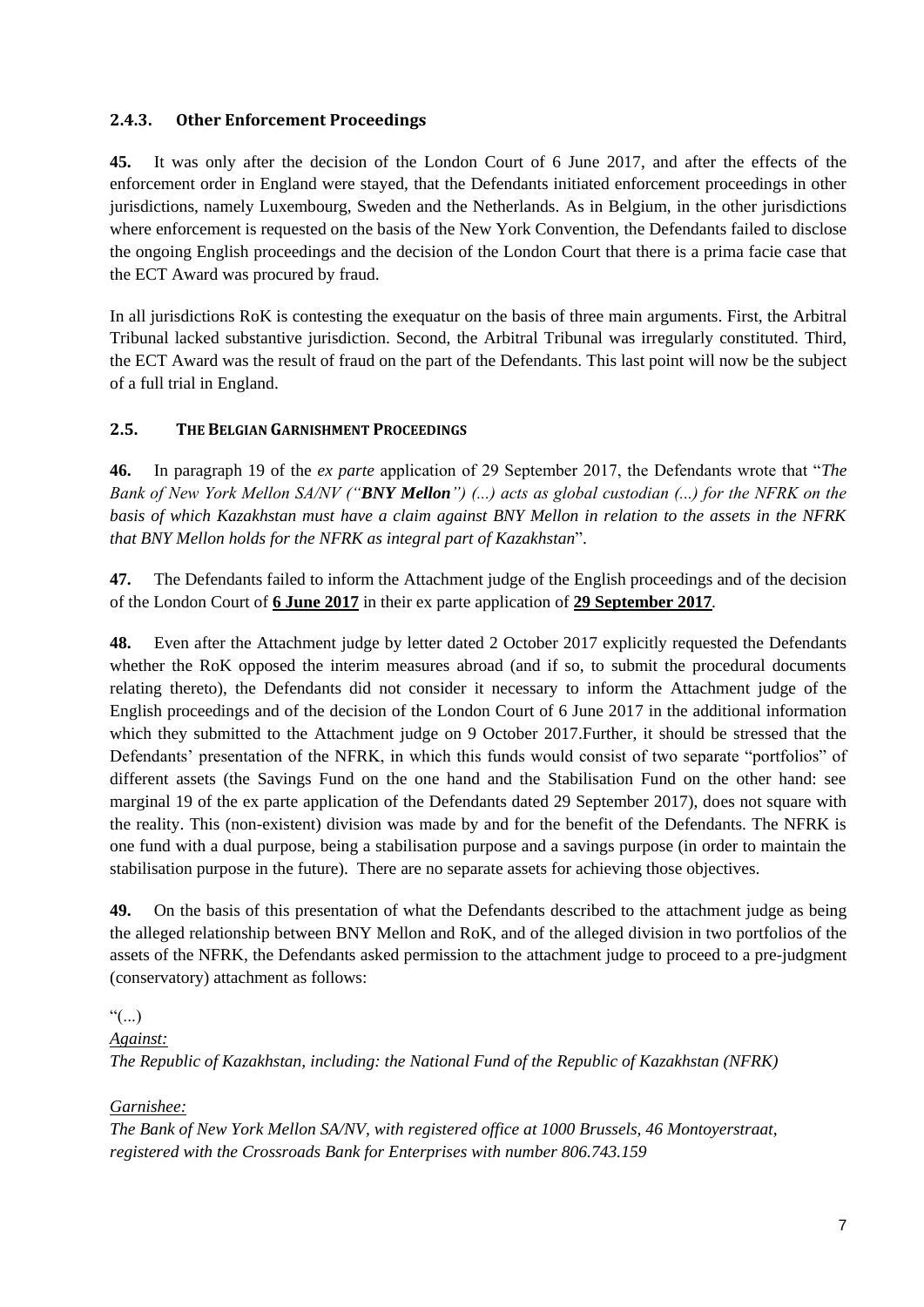*On the following claims and assets, to the extent they pertain to (parts of) the Savings Fund as further developed in this application (Section 2.2.2):*

- *(i) All claims that Kazakhstan (including the NFRK) has against BNY Mellon; and*
- *(ii) All claims that Kazakhstan (including the NFRK) will directly acquire against BNY Mellon on the basis of an already existing relationship; and*
- *(iii) All assets belonging to Kazakhstan (including the NFRK) held by BNY Mellon (in whatever capacity)*
- *(iv) Cash and/or cash values held by BNY Mellon (in whatever capacity) for Kazakhstan (including the NFRK) and/or will acquire;*
- *(v) All securities, securities deposits, participation rights in securities depos or collective depots held and/or administered by BNY Mellon to the benefit of and/or on behalf of Kazakhstan (including the NFRK)*

*As security for the claim of [Defendants] i) on the basis of the arbitral award dd. 19 December 2013 of the Arbitration Institute of the Stockholm Chamber of Commerce [free translation: (...)] for a total amount of USD 515.822.966,35 per 28 September 2017 and ii) on the basis of the Additional Arbitral Award dd. 17 January 2014 of the same Arbitration Institute for a* 

 $(...)$ "

**50.** In the Garnishment Order, the attachment judge, referring to the *ex parte* application of the Defendants and the grounds set out therein, decided as follows:

"*[...] authorize the applicants to proceed to a conservatory garnishment of the claims and assets that pertain to the "savings fund" in the hands of:*

- *The nv THE BANK OF NEW YORK MELLON, with registered office at 1000 Brussels, Montoyerstraat 46, registered with the CBE with number 806.743.159,*

*against:*

- *The REPUBLIC OF KAZAKHSTAN, Astana, Kazakhstan, with offices amongst others at the following addresses:*
	- *Ministry of Foreign Affairs*

*(...)*

*total amount in principal of EUR 802.103,24.*

- *Ministry of Finance (...)*
- *Ministry of Justice, HOUSE OF MINISTRIES (...)*

Which includes the NATIONAL FUND OF THE REPUBLIC OF KAZAKHSTAN, with seat at *Astana, Kazakhstan*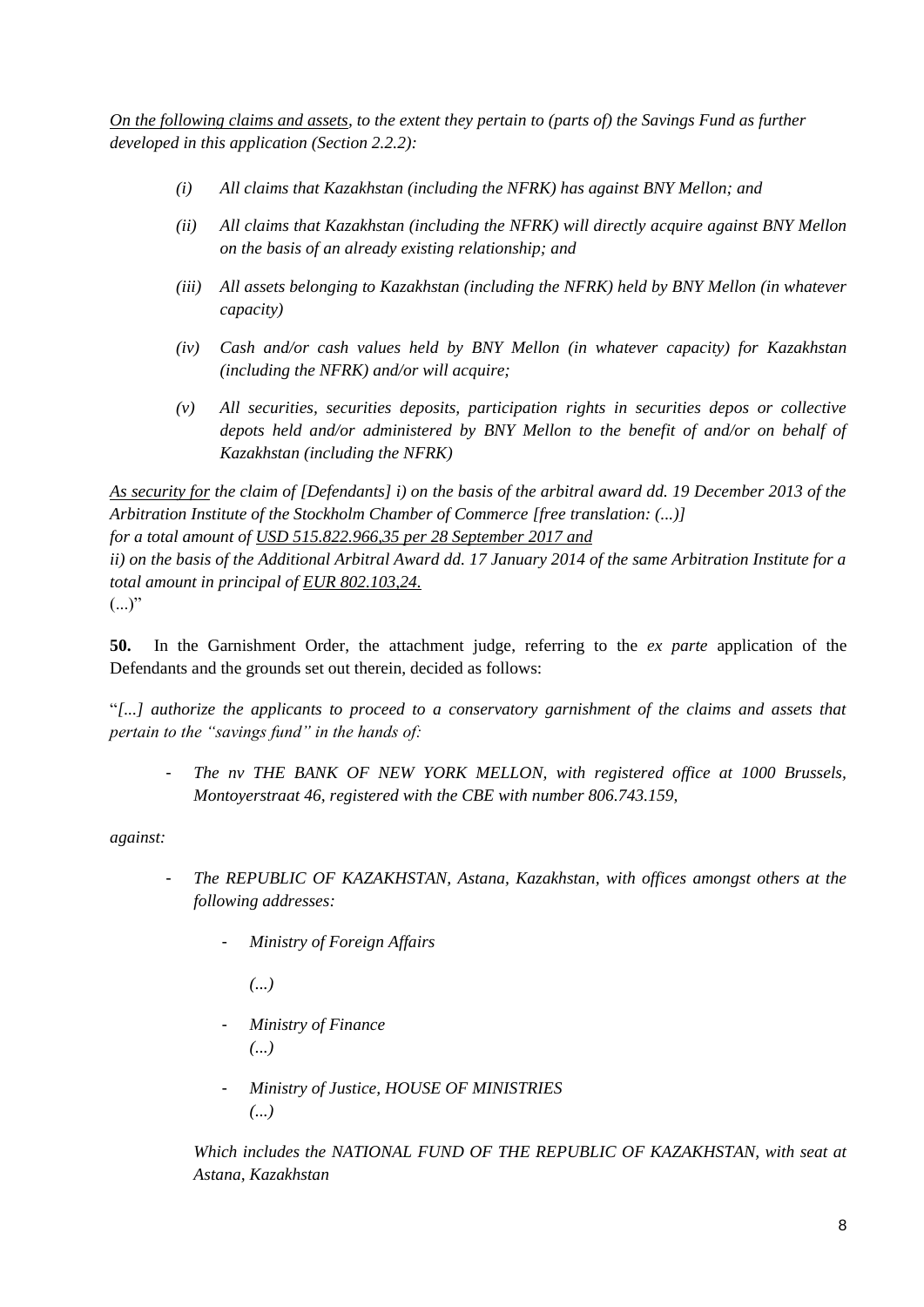*for the amount of:*

*in principal, interests and costs: 515.822.966,35 USD costs: 802.103,24 €*"

**51.** The Garnishment Order has been served on BNY Mellon on 13 October 2017 by bailiff Ben Van Schel in lieu of Stefan Sacré.

- **52.** In an undated garnishee declaration sent to the bailiff, BNY Mellon declares that:
	- (i) (a legal predecessor of) BNY Mellon has entered into a global custody agreement dated 24 December 2001 with the National Bank of Kazakhstan as counterparty;
	- (ii) on the basis of the global custody agreement, BNY Mellon holds "*certain securities of the National Fund and Cash on behalf of [the National Bank of Kazakhstan] as custodian and banker respectively*"
	- (iii) BNY Mellon finds the legal relationship between the National Bank of Kazakhstan and RoK to be unclear, as well as the capacity of the National Bank of Kazakhstan to hold own assets notwithstanding it has separate legal personality;
	- (iv) consequently, BNY Mellon cannot entirely exclude, given the contractual relationship with the National Bank of Kazakhstan, that RoK (including the NFRK) may have or acquire claims against BNY Mellon or that BNY Mellon holds assets of or on behalf of RoK (including the NFRK);
	- (v) in light of these purported uncertainties, BNY Mellon will freeze cash and securities held on cash and securities accounts with the London branch of BNY Mellon (as listed in the Annex 1 of its declaration) for a total amount of approximately USD 22 billion (of which approximately USD 589 million in cash);
	- (vi) BNY Mellon considers that the "*potential rights of the Republic of Kazakhstan over these assets should be ascertained by the Creditors, the Republic of Kazakhstan and the NBK (either by agreement between these parties or in court proceedings)*".

### **3. THE LAW: THE REQUIREMENTS FOR THE CONSERVATORY GARNISHMENT ARE NOT MET**

**53.** The legal conditions for the conservatory garnishment of the assets are not satisfied in the present case for no less than **four distinct reasons**, each of which is sufficient, on its own, to justify that the attachment order be set aside and that the assets be released.

**54.** These reasons are as follows: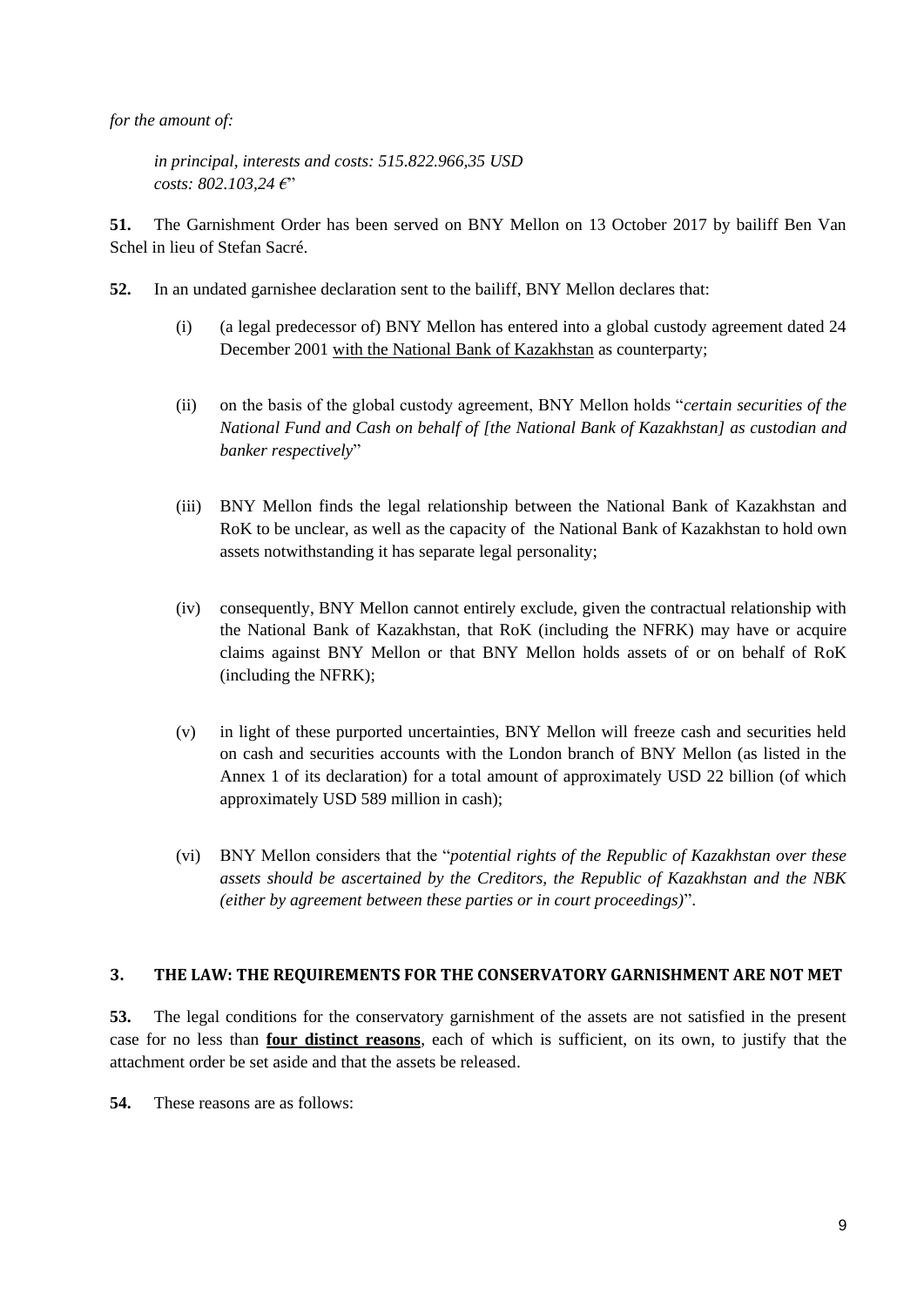- First, the Belgian courts do not have jurisdiction to authorise the garnishment of assets that are located, held and managed outside of the Belgian territory, including in particular cash and securities accounts held and managed by a branch outside of this territory (3.1);
- Second, the attachment does not meet the ordinary law requirements for the conservatory garnishment of assets (3.2);
- Third, the garnishment relates to assets of the NFRK, which are held by the National Bank of Kazakhstan, and there is no contractual relationship between the RoK and the garnishee, BNY Mellon (3.3);
- Fourth, the garnishment does not meet the specific requirements of Article *1412quater* of the Judicial Code relating to deposits of foreign central banks, nor of Article 1412*quinquies* of the Code relating to foreign sovereign assets (3.4).

# **3.1. LACK OF JURISDICTION OF THE BELGIAN COURTS OVER ASSETS LOCATED, HELD AND MANAGED OUTSIDE OF THE TERRITORY OF BELGIUM**

**55.** As a matter of general principles of public and private international law (territoriality principle), the attachment judge can only grant permission to attach assets or claims that are located in Belgium.

**56.** The assets frozen by BNY Mellon consist of cash and securities booked on accounts opened, held and managed in London with the London branch of the predecessor of BNY Mellon, pursuant to a global custody agreement governed by English law. It is this contract that gives rise to the obligations of BNY Mellon vis-à-vis the National Bank of Kazakhstan.

**57.** Pursuant to the English law that governs this legal relationship between NBY Mellon and the National Bank of Kazakhstan, these claims are located and payable in England, and this is the only place where BNY Mellon can validly be discharged of its obligations under this contract vis-à-vis the National Bank of Kazakhstan.

**58.** Consequently, the garnished assets are located in the UK.

**59.** The Defendants were wrong to ask permission of the attachment judge to attach the assets of the socalled 'Savings Fund' held by the London branch of BNY Mellon pursuant to the global custody agreement, since such assets are located in the UK (notwithstanding the fact that the assets in any case could not be garnished since they are held and managed by the National Bank of Kazakhstan, and the fact that there is no separate 'Savings Fund'; the garnished assets are the assets of the NFRK, which are intended for non-commercial purposes).

**60.** In any event, the Garnishment Order could not have had (and does not have) the effect to authorize the Defendants to garnish such assets which are located outside of Belgium.

**61.** Moreover, in the present case, the assets that have been frozen by BNY Mellon consist in assets held and managed by a foreign central bank. Pursuant to Article 1412*quater* of the Judicial Code, such assets cannot be attached by a Belgian Court unless certain strict conditions are satisfied, including that the assets must be *"held or managed in Belgium"*. In addition, pursuant to Article 1412*quinquies*, of the Judicial Code, the assets of a foreign power cannot be attached, unless certain strict conditions are satisfied,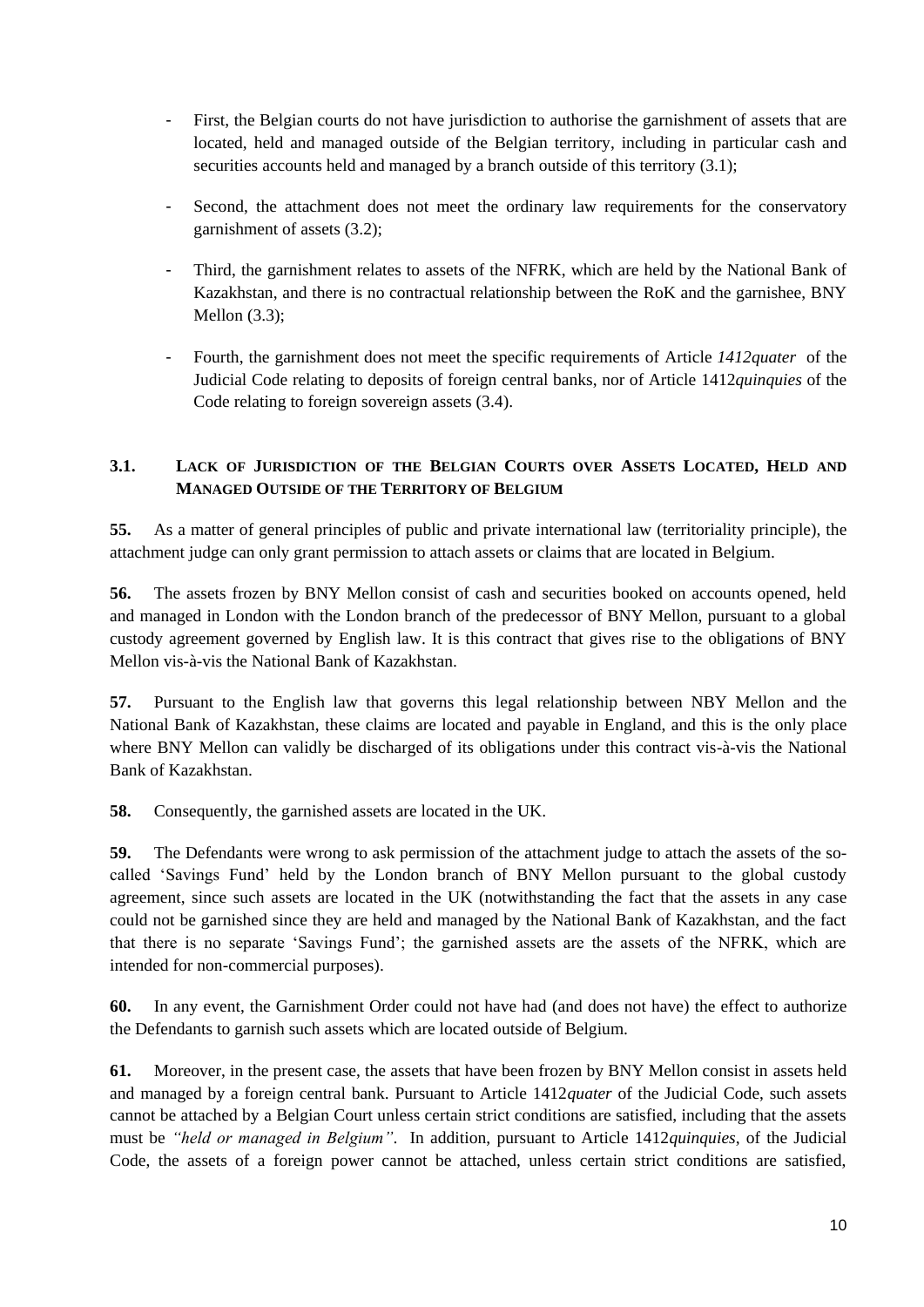including that the assets be *"located in the territory of the Kingdom"* or, in the case of bank accounts, that they *"are held or managed there by that State"* (see further below, 3.4 ).

It follows from these provisions that the Belgian courts do not have jurisdiction to authorise the attachment of cash and securities accounts, held and managed, as in the present case, abroad by the foreign branch of a bank.

**62.** Conclusion: the Garnishment Order should be set aside and the release should be ordered of the garnished assets frozen by BNY Mellon, which are located outside of Belgium.

### **3.2. THE ORDINARY LAW REQUIREMENTS ARE NOT MET**

### **3.2.1. Lack of urgency**

**63.** A conservatory garnishment is only possible in case of urgency. It is required that the solvency of the debtor is compromised to the effect that future recovery of the claim would be at risk.<sup>12</sup> Thus, there is urgency only if the creditor can seriously fear that the recovery of its claim is at risk because of particular circumstances which demonstrate that the solvency of its debtor is at risk.<sup>13</sup> A garnishment is justified if, according to objective standards, the financial position of the debtor is at risk.<sup>14</sup>

**64.** In the present case, the Defendants did not contend, nor could they, that the Republic of Kazakhstan, as a recognized State internationally, is insolvent or that its solvency is at risk.

**65.** In their *ex parte* application for the Garnishment Order, the Defendants try to justify the urgency on the ground of the allegation that RoK has refused, in the past four years, to meet its "payment obligations" resulting from the ECT Award, despite the Defendants' requests thereto.

**66.** In this regard, it should be noted that as is well established in case law and legal writing, the required urgency cannot be inferred from the mere fact that the debtor does not recognise its debt and exercises its right of defence.<sup>15</sup>

In the present case, the ECT Award has not been paid for the good reason that it is highly defective and vitiated. The Defendants are well aware of this background and nevertheless failed to inform the Attachment Judge of the English proceedings and of the decision of the London Court. In the course of the four years since the ECT Award has been handed down, the RoK has exercised its legal rights in relation thereto. As explained above, it appears that the ECT Award was obtained by fraud, and the English Court has ordered that a full trial be held in relation to this fraud. There are other strong grounds, explained above, why the Award cannot be recognized and enforced. Hence, the mere fact that RoK has not paid the sums based cannot justify the required urgency and has nothing to do with any inability to pay.

**67.** The Defendants further assert that the limited quantity of assets present on the Belgian territory would be a sufficient criterion to justify the urgency. While this criterion has been used in certain case law

1

<sup>12</sup> E. DIRIX and K. BROECKX, *Beslag*, APR, Mechelen, Kluwer, 2010, n° 449.

<sup>13</sup> Supreme Court 23 December 2010, *Arr.Cass*. 2010, n°. 12, 3091; Supreme Court 17 February 2005, *Arr.Cass*. 2005, n° 2, 396.

<sup>14</sup> E. DIRIX and K. BROECKX, *Beslag*, APR, Mechelen, Kluwer, 2010, n° 449.

<sup>15</sup> Attachment judge Kortrijk, 25 June 1973, *Rec.gén.enr.not*. 1977, n° 22,200; E. DIRIX and K. BROECKX, *Beslag*, APR, Mechelen, Kluwer, 2010, n° 450.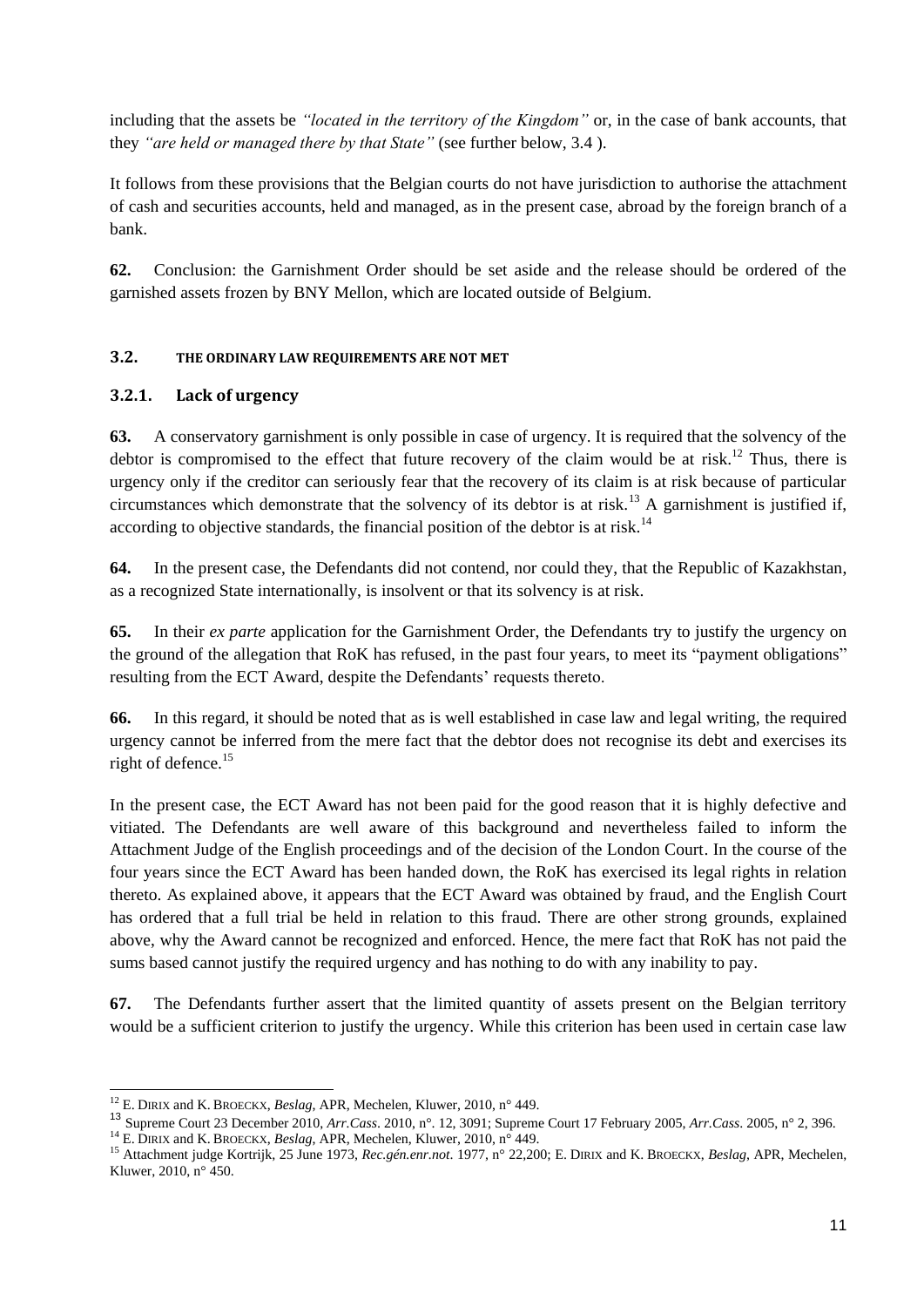in specific circumstances, it cannot be applied to foreign States such as RoK. There is no doubt that RoK is a solvent State.

**68.** Lastly, the Defendant's argument that the attachment measures in other jurisdictions "most probably have alarmed" RoK is a mere unsupported and unfounded assertion that cannot, in any event, justify the alleged urgency.

**69.** Conclusion: there was and still is no urgency which would justify the garnishment measures that have been requested by the Defendants.

**70.** Consequently, the Garnishment Order should be set aside and the release of the garnished assets should be ordered.

# **3.2.2. The Defendants do not have a claim that is "certain, of a fixed amount, and due and payable", and the alleged claim violates public policy**

**71.** A conservatory garnishment requires the claim to be secured to meet the following qualitative requirements:

- (i) the claim must be certain, which means that its existence cannot be reasonably challenged $^{16}$ ,
- (ii) the claim must be of a fixed amount, which means that the amount of the claim has been determined or is determinable without discussion and
- (iii) the claim must be due and payable.

These requirements must be met at the time the application for the conservatory garnishment order is submitted to the attachment judge.

**72.** In their application for the Garnishment Order, the Defendants submit that they would be entitled to proceed to a conservatory garnishment based on their claim resulting from (1) the arbitral award dated 19 December 2013 of the Arbitration Institute of the Stockholm Chamber of Commerce for the total amount of USD 515,822,966.35 (per 28 September 2017) and (2) the additional arbitral award dated 17 January 2014 for the total principal amount of EUR 802,103.24.

**73.** However, this purported claim of the Defendants on which the garnishment was requested, is anything but certain, of a fixed amount, and due and payable.

**74.** As set out above, the ECT Award was obtained by fraud. The Defendants' fraudulent scheme and false evidence affected the outcome of the SCC Arbitration, since they affected the Arbitral Tribunal's assessments of the questions of: (i) the Arbitral Tribunal's jurisdiction; (ii) RoK's potential liability for damages; and, (iii) the quantum of damages awarded by the Arbitral Tribunal.

**75.** As also mentioned above, on 7 April 2015, RoK filed an application to annul the permission to enforce the ECT Award granted by the London Court. On 6 June 2017, the London Court held that RoK had presented a "*sufficient prima facie case*" that the ECT Award was obtained by reason of fraud on the

<sup>-</sup><sup>16</sup> E. DIRIX and K. BROECKX, *Beslag*, APR, Mechelen, Kluwer, 2010, n° 455.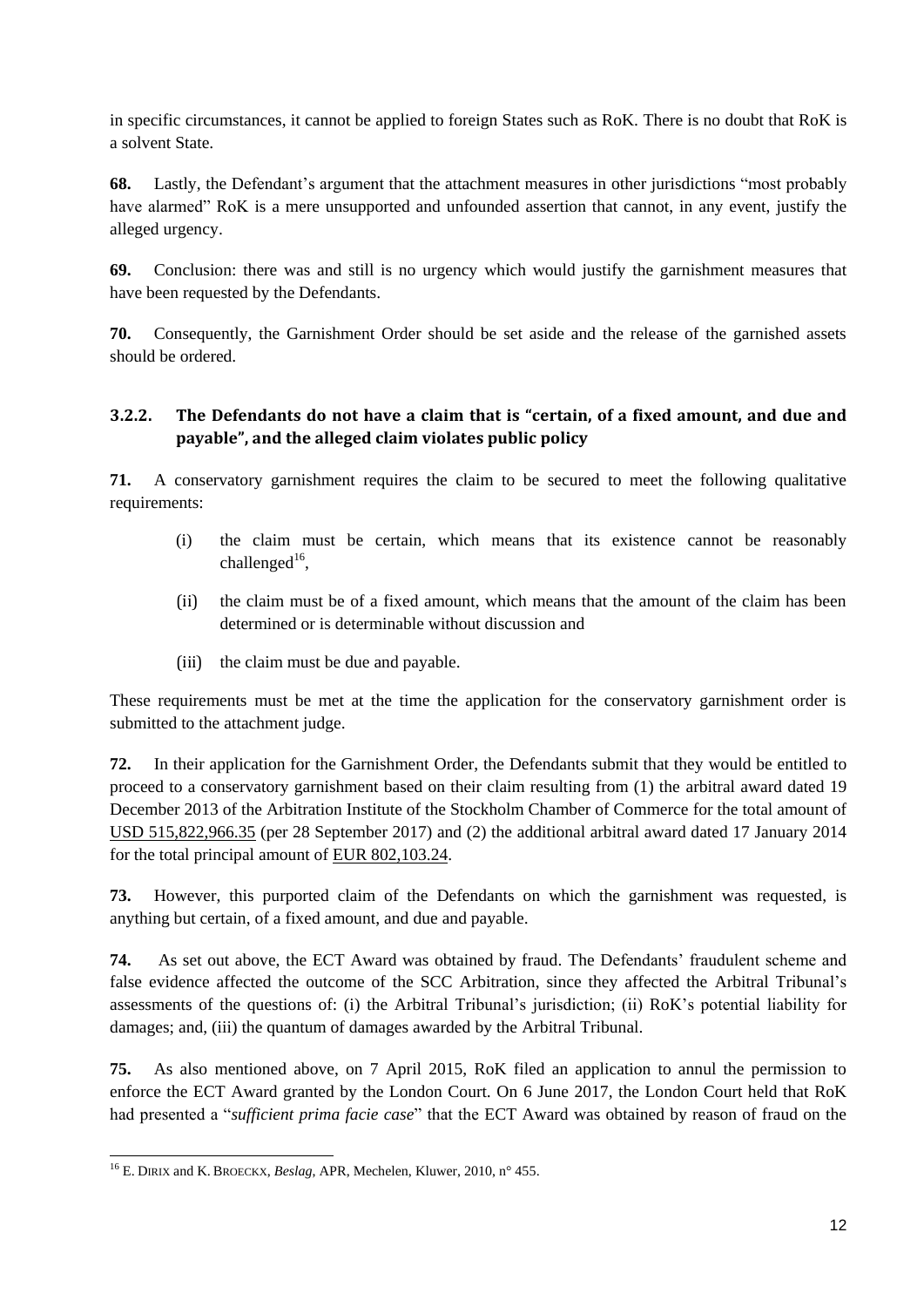part of the Defendants. The parties are currently engaged in the preparations for the 8-day trial to begin in October 2018.

**76.** The Defendants, when submitting their *ex parte* application for the Garnishment Order, **deliberately failed to inform the attachment judge** of the decision of the London Court which held that there is a sufficient *prima facie* case that the ECT Award was obtained by fraud.

**77.** By doing so, the Defendants misled the attachment judge on the issue of the certain nature, of the fixed amount and of the due and payable nature of their alleged claim, in a clear attempt to circumvent, by means of a garnishment in the hands of BNY Mellon in Belgium, the inability to take direct garnishment actions against the cash and securities accounts held with the London branch of BNY Mellon in England as a consequence of the decision of the London Court, and of the stay of the effects of the enforcement order resulting thereof, .

**78.** In any event, since the Defendants' alleged claim results from an arbitral award obtained by fraud, their alleged claim is contrary to Belgian (international) public policy. Under Belgian law, an arbitral award obtained by fraud cannot be recognized and enforced in Belgium and therefore cannot be the ground of a claim that is "certain, of a fixed amount and due and payable" ((former) Article 1723, 2° and 3°, read together with Article 1704,3, a of the former arbitration rules of the BCJ, which continue to apply to the present case pursuant to Article 59,4 of the Law of 24 June 2003 modifying the Judicial Code, and Article V(1)(a) of the 1958 New York on the Recognition and Enforcement of Foreign Arbitral Awards).

**79.** The ECT Award is also defective (and cannot be subject to recognition and enforcement in Belgium, nor consequently can be the basis of a claim that is "certain, of a fixed amount and due and payable") for other reasons, including the following:

- the lack of jurisdiction of the Arbitral Tribunal, as jurisdiction under the ECT requires a good faith investment which is lacking in the present case as a consequence of the fraud ( breach of Article 1723, 3°, read together with Article 1704, 2, c and d of the former BJC and Article V(1)(a) of the New York Convention);
- the procedure of appointment of the Arbitral Tribunal was invalid as RoK has been deprived of its right to appoint one of the three arbitrators, while the Defendants have themselves appointed one arbitrator (breach of Article 1723,  $3^{\circ}$  read together with Article 1704, 2, f and g of the former BJC and Article V(1)b) and (d) of the New York Convention);
- the Defendants have failed to respect the mandatory three month cooling-off period prior to the starting of the arbitration proceedings (Article 1723, 3° read together with Article 1704, 2,c, d and g of the former BCJ and Article  $V(1)(c)$  and (d) of the New York Convention).

**80.** In these circumstances, the Defendants cannot rely on a claim that is "certain, of a fixed amount and due and payable", since their alleged claim is subject to a manifestly serious challenge. Consequently, (i) no conservatory garnishment can be authorised for such an uncertain claim and (ii) the Garnishment Order that has authorised the garnishment on the *ex parte* application of the Defendants should be set aside, both on the ground of violation of public policy.

**81.** Conclusion: the Defendants do not have a claim that is "certain, of a fixed amount and due and payable" and in any event their alleged claim based on an arbitral award obtained by fraud is contrary to Belgian (international) public policy.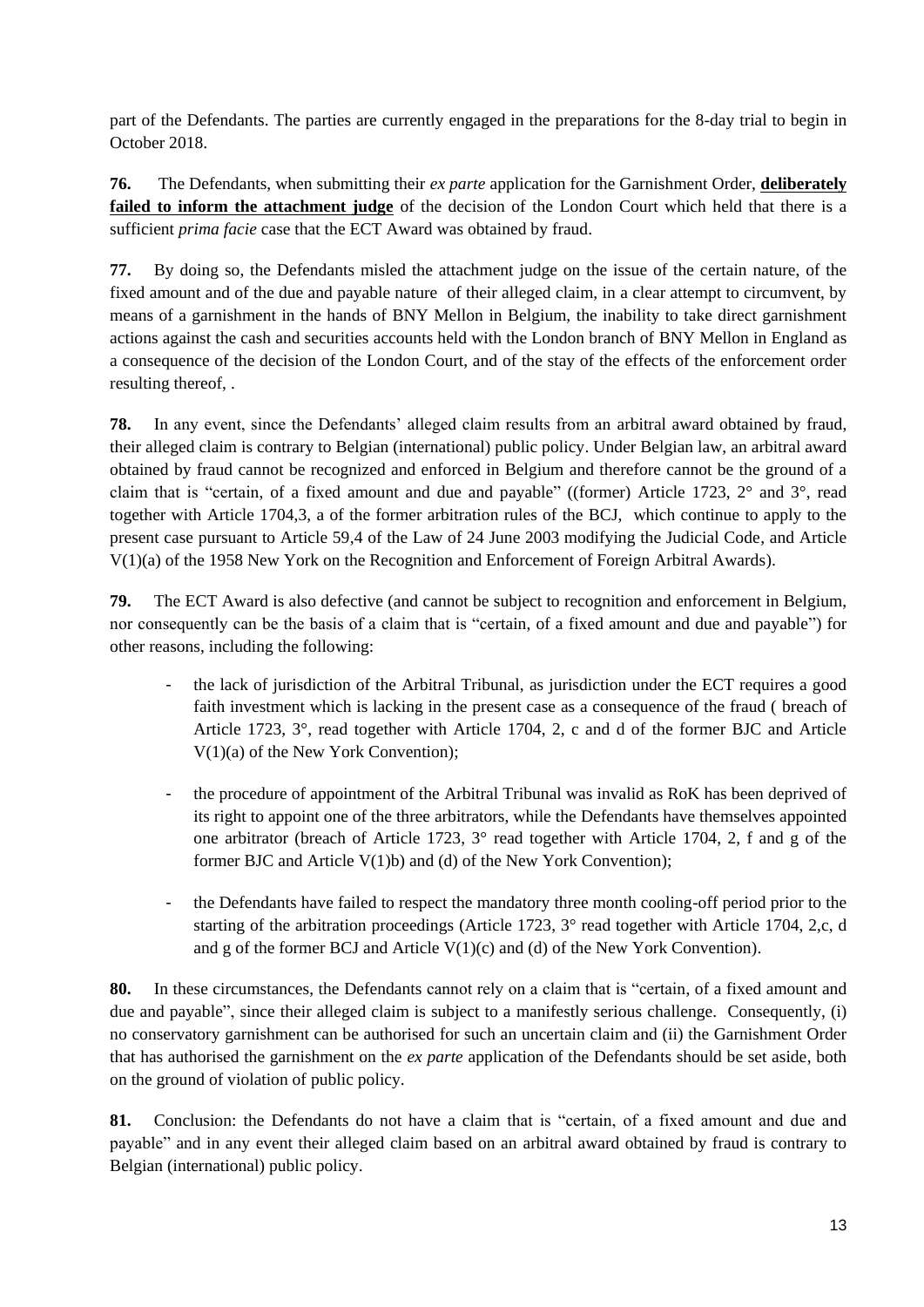**82.** Consequently, the Garnishment Order should be set aside and the release of the garnished assets should be ordered.

**83.** For the avoidance of doubt, it should be noted that at this stage, in the framework of these opposition proceedings aimed at the setting aside of the Garnishment Order and at the release of the garnished assets, there is no need for he attachment judge to make a final determination about the non-recognition and nonenforcement of the ECT Award in Belgium on the basis of the grounds for refusal of the recognition and enforcement which have been identified above. This issue will be determined in other proceedings (as indicated above, a full trial will be held in London about the fraud). It is enough to demonstrate, at this stage and for the purpose of these opposition proceedings, that the claim that is relied upon by the Defendants **is the subject of a challenge which appears, on a prima facie basis, to be serious and reasonable** (indeed, this is precisely what the London Court has found in its judgment of 6 June 2017).

### **3.3. ABSENCE OF A CONTRACTUAL RELATIONSHIP BETWEEN ROK AND BNY MELLON**

**84.** The Defendants were wrong to request permission to seize the assets of the so-called '**Savings Fund'** (which thus pertains to the assets of the NFRK; there are no separate assets in a separate 'Savings Fund' portfolio, as was wrongly contended by the Defendants), of which they alleged that they would be held by BNY Mellon, pursuant to the global custody agreement of 24 December 2001. They were also wrong to present things as if RoK would have a claim against BNY Mellon in relation to those assets pursuant to the global custody agreement.

**85.** As confirmed by BNY Mellon in its garnishee declaration, the global custody agreement has been entered into between the London branch of its "legal predecessor" **and the National Bank of Kazakhstan**.

**86.** The RoK is not a party to this agreement, and the National Bank of Kazakhstan has a separate legal personality. As such, the RoK does not have a claim vis-à-vis BNY Mellon in relation to the assets of the NFRK, which are held by the National Bank of Kazakhstan with BNY Mellon. This point has been the subject of very close scrutiny and analysis by the English Commercial Court in a separate case where a creditor had, in view of the enforcement of a claim based on an arbitral award against the RoK, attempted to attach cash and securities held in London pursuant to the Global Security Agreement of 24 December 2001 with the National Bank of Kazakhstan (*AIG Capital Partners Inc and another v Republic of Kazakhstan (National Bank of Kazakhstan intervening), [2005] EWHC 2239 (Comm), [2006] 1 WLR*) (free translation: (...)) (hereafter, **"the English AIG Judgment"**). Having found that the National Bank of Kazakhstan is a distinct legal entity (para. 10), the English Court ruled that *"the fact that the RoK holds the ultimate beneficial interest in the National Fund [of Kazkhstan] and thereby has a beneficial interest in the Cash Accounts held by [the third party debtor] on behalf of the [National Bank of Kazakhstan] does not ... mean that there is a debt due or accruing due to the RoK in respect of these accounts"<sup>17</sup>* (para. 31).

**87.** There is no contractual relationship between RoK and BNY Mellon, and RoK is not a creditor of BNY Mellon. The contractual relationship only exists between BNY Mellon, London branch, and **the National Bank of Kazakhstan**.

**88.** This implies that the cash and securities credited on the cash and securities accounts opened in the name of and held by the National Bank of Kazakhstan with the London branch of BNY Mellon pursuant to

<sup>-</sup> $17$  Free translation of: (...).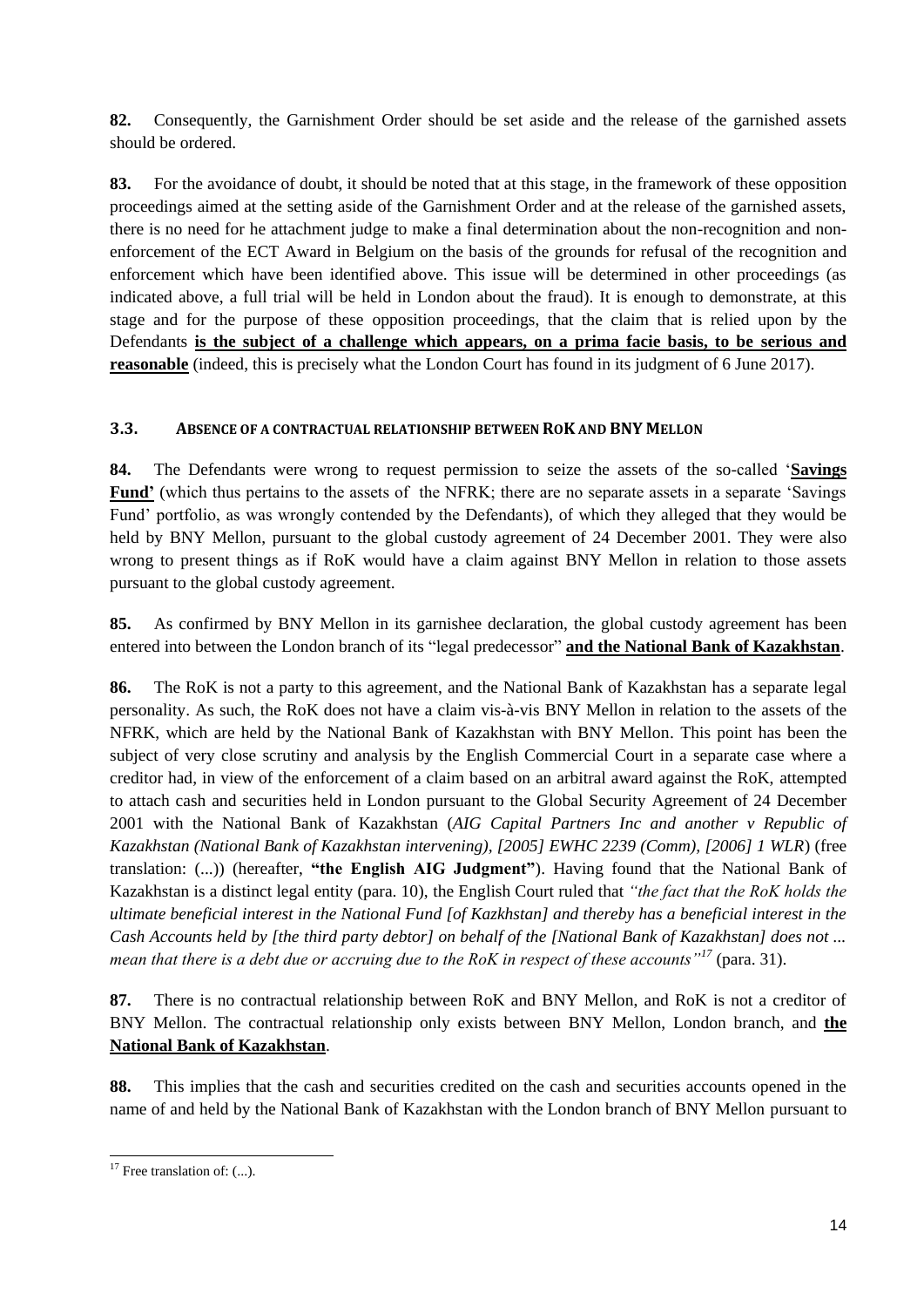the global custody agreement cannot be garnished, since **there is no creditor-debtor relationship between BNY Mellon, London branch and RoK in relation thereto**.

**89.** Conclusion: The *ex parte* application of the Defendants and the Garnishment Order addressed an obligation of restitution that does not exist between the alleged debtor (RoK) and the garnishee (BNY Mellon, London branch).

**90.** Consequently, the Garnishment Order could not have granted permission to garnish the accounts opened and held by the National Bank of Kazakhstan with BNY Mellon, London branch, and BNY Mellon should not have frozen these accounts.

The Garnishment Order should therefore be set-aside and the garnished assets should be released.

# **3.4. THE SPECIAL REQUIREMENTS OF ARTICLES 1412***QUATER* **AND 1412***QUINQUIES* **OF THE JUDICIAL CODE ARE NOT MET**

**91.** The Defendants submitted their *ex parte* application on the basis of Article 1412*quinquies* of the Judicial Code, and the Garnishment Order has been handed down on that basis.

**92.** The Defendants **were wrong** to invoke this legal basis for two reasons :

- First, the attachment of deposits held or managed by a foreign central bank is not governed by Article 1412*quinquies* of the Judicial Code, but by Article 1412*quater* of the Judicial Code, whose conditions are manifestly not satisfied, explaining why the Defendants have tried to circumvent this provision (3.4.1);
- Second, in any event, even if Article 1412*quinquies* of the Judicial Code was to be applied, the conditions of this provision are not satisfied either (3.4.2).

# **3.4.1. Defendants have circumvented Article 1412***quater* **of the Judicial Code**

**93.** Pursuant to Article 1412*quater* §1 of the Judicial Code, **the deposits, of whatever nature, held or managed by foreign central banks** in Belgium for their own account or on behalf of third parties cannot be seized.

**94.** The second paragraph provides that, by way of derogation of the first paragraph, the creditor who has an *"enforceable title"* can request the judge of attachments permission to seize said deposits, provided that he demonstrates that such deposits are *"exclusively intended for an economic or commercial private activity"*.

**95.** As confirmed by BNY Mellon in its garnishee declaration, the garnished cash and securities accounts were opened and are held by the **National Bank of Kazakhstan** with the London branch of (the predecessor of) BNY Mellon. The National Bank of Kazakhstan is the central bank of the State (see the English AIG Judgment).

**96.** Consequently, the garnished assets qualify as "*deposits (...) held or managed by foreign central banks*", such that any attachment of these assets can only be ordered when the conditions of Article 1412*quater* of the Judicial Code are fully satisfied.

**97.** In the present case, none of the conditions of Article 1412*quater* of the Judicial Code are fulfilled: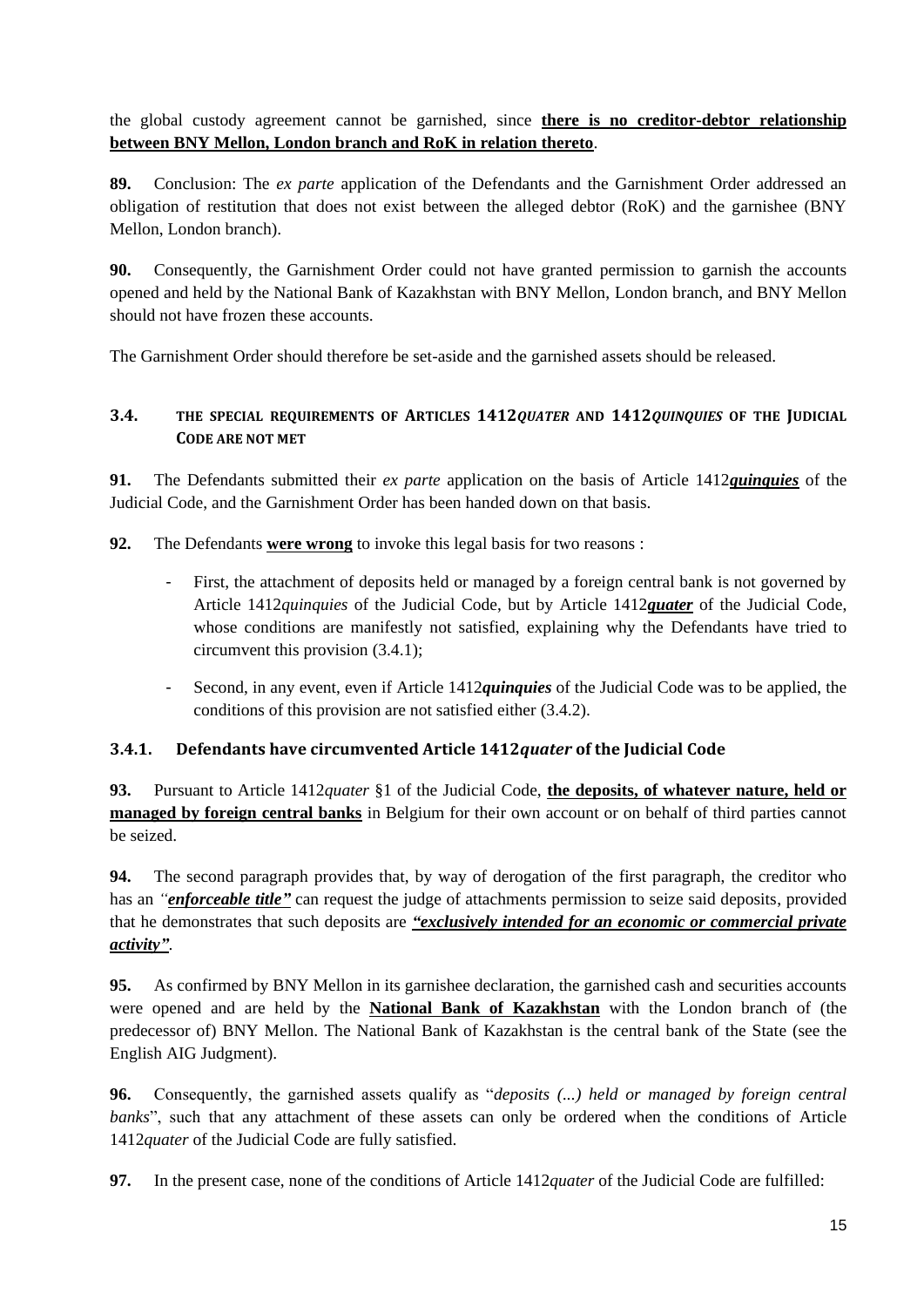- (i) First, the garnished assets are **not** *"held or managed in Belgium"*, but are held and managed in London with the London branch of the predecessor of BNY Mellon; hence, these assets are not located in Belgium and could not have been attached;
- (ii) Second, these accounts are located in England and the global custody agreement is governed by English law, and as ruled by the English court, under English law these accounts of the National Bank of Kazakhstan are **immune from attachment in the UK** and cannot be garnished (see the English AIG Judgment*)*; consequently, the Garnishment Order could not have authorised to garnish those accounts;
- (iii) Third, the Defendants **did not have an enforceable title** at the time when they submitted their *ex parte* application since the ECT Award has not been declared enforceable in Belgium and, in any event, the Defendants did not have an enforceable title against the National Bank of Kazakhstan who is not a party to the ECT Award; hence, the Garnishment Order should not have authorised the garnishment of the garnished assets;
- (iv) Fourth, the garnished accounts are **not exclusively intended for an economic or commercial private activity**. To the contrary, it is established that the attached assets are part of the "National Fund" of Kazakhstan. Pursuant to the Presidential Decree  $N^{\circ}$  402 of 23 August 2000 which has constituted the National Fund, the National Fund was established *"[To ensure] stable social and economic development of the country, accumulation of financial resources for future generations, [and] restructuring of the vulnerability of the economy to the influence of unfavourable external factors"<sup>18</sup>* (the statutory provision is quoted in paragraph 12 of the English AIG Judgment). Thus, the National Fund is used for the management of the State's economy and revenue, which is a non-commercial governmental purpose, with the consequence that the assets of the National Fund are not used or intended for use for commercial purposes. This is precisely the finding that has been made by the English Court in the abovementioned English AIG Judgment (at para. 92). In addition, the specific provision of Article 1412*quater* requires that the deposits aimed to be attached must be **exclusively** intended for an economic or commercial private activity. This is manifestly not the case in the present case.

**98.** Clearly, the Defendants have invoked Article 1412*quinquies* of the Judicial Code as the ground for their *ex parte* application in an attempt to circumvent the restrictions imposed on them by the conditions imposed in Article 1412*quater* of the Judicial Code, none of which are fulfilled.

**99.** Since none of the conditions of Article 1412*quater* of the Judicial Code are fulfilled, the Garnishment Order should be set aside and the release of the garnished assets should be ordered.

-

 $18$  Free translation of: (...).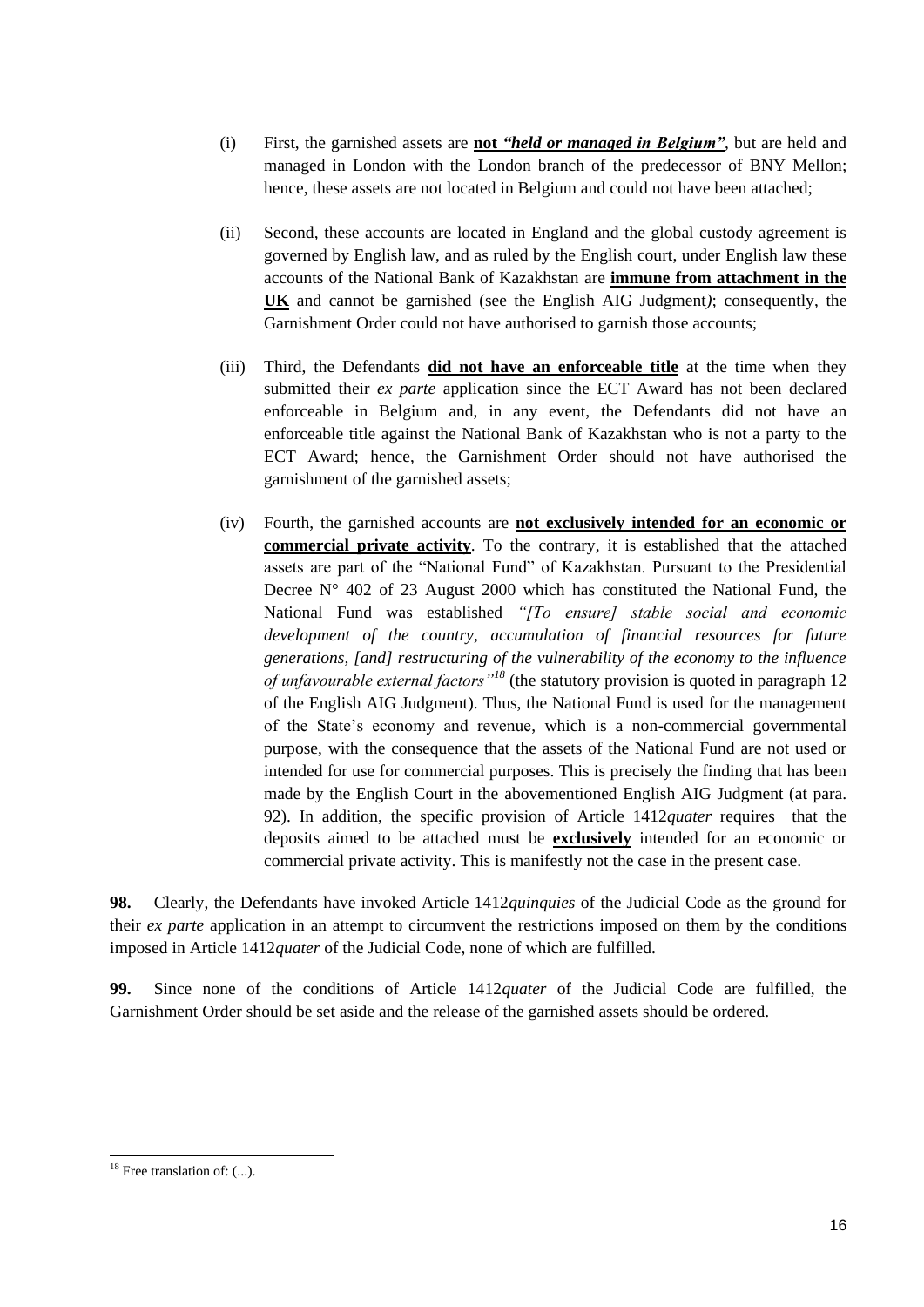## **3.4.2. In any event, the conditions of Article 1412***quinquies* **of the Judicial Code are not fulfilled**

**100.** The Defendants have invoked Article 1412*quinquies* of the Judicial Code as the ground for their *ex parte* application, and the Garnishment Order has been handed down on that ground.

**101.** Article 1412*quinquies* of the Judicial Code stipulates as follows:

*"§1. Subject to the application of mandatory rules of supranational and international law, the assets of a foreign power, which are situated in the territory of the Kingdom, including bank accounts held or administered there by that State, notably in the exercise of the functions of diplomatic missions of the foreign power or of its consular posts, its special missions, its representations to international organizations or delegations to international organizations or international conferences, cannot be seized.*

*§2. By way of derogation from paragraph 1, the creditor who has an enforceable title or authentic or private documents which, as the case may be, underlie the attachment, can request the judge of attachments, by means of an ex parte request, permission to seize the properties of foreign powers mentioned in paragraph 1, if he demonstrates that one of the following conditions is fulfilled:*

*1° if the foreign power has explicitly and specifically consented that that property can be seized;*

*2° if the foreign power has allocated or earmarked those properties for satisfaction of the claim which is subject of the enforceable title or authentic or private documents which, as the case may be, underlie the attachment;*

*3° if it has been established that those properties are specifically in use or intended for use by the foreign power for other than non-commercial governmental purposes and if they are situated in the territory of the Kingdom, with the proviso that only those properties related to the entity referred to in the enforceable title or authentic or private documents which, as the case may be, underlie the attachment, can be seized. (...)"<sup>19</sup>* 

**102.** None of the conditions of Article 1412*quinquies* of the Judicial Code are fulfilled:

(i) the Defendants do not have an **enforceable title or private documents** that meet the conditions for attachment. As indicated, the ECT Award was not declared enforceable in Belgium at the time the authorisation for the garnishment was requested. The Defendants are equally wrong to submit that the ECT Award would qualify as a "private document". Pursuant to Article 1445 of the Judicial Code, an arbitral award can only qualify as a private document if it is likely that the arbitral award can be declared enforceable in Belgium; in the present case, it is not at all likely that the ECT Award can be declared enforceable in Belgium since it has been obtained by fraud and thereby violates public policy; the ECT Award does not meet the conditions to be recognized and enforced in Belgium on various grounds identified above;

<sup>-</sup><sup>19</sup> Own emphasis added.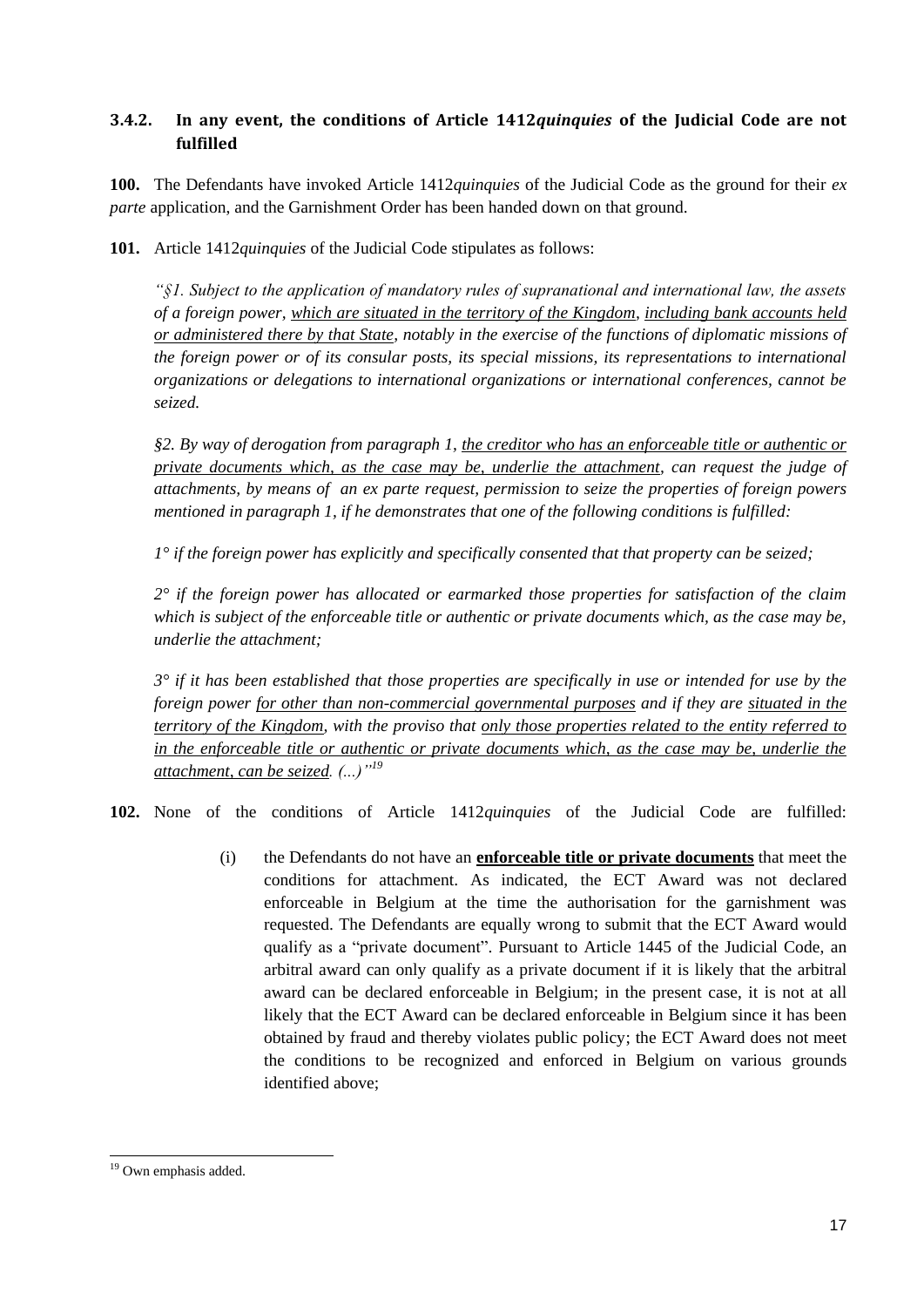- (ii) the garnished assets are booked on cash and securities accounts which have been opened and are held by the **National Bank of Kazakhstan**; they are not held or administered by RoK;
- (iii) the cash and securities accounts are **held and administered in London**, with the London branch of the predecessor of BNY Mellon pursuant to a contract governed by English law; these accounts are not held and administered in Belgium; the Garnishment Order could not have had (and does not have) the effect to authorize the Defendants to garnish such assets which are located outside of Belgium;
- (iv) these accounts are located in England and the global custody agreement is governed by English law, and as ruled by the English court, under English law these accounts of the National Bank of Kazakhstan are **immune from attachment in the UK** and cannot be garnished (see the English AIG Judgment); consequently, the Garnishment Order could not have authorised to garnish those accounts;
- (v) the cash and securities accounts are **not specifically in use or intended for use for other than non-commercial governmental purposes**. The Defendants failed to demonstrate that this condition is satisfied. Indeed, as it follows from the explanation provided above, the assets of the National Fund do not meet this condition. The analysis finds further support in the fact that the legal requirement that the asset must be *"not specifically in use or intended for use by the State for other than government non-commercial purposes"* is borrowed from Articles 19 and 21 of the US Convention on Jurisdictional Immunities or States and Their Properties of 2 December 2004 (which has been signed by Belgium). Article 21 of this Convention stipulates that the following category of assets is excluded from such assets: *"property of the central bank or another monetary authority of the State"* (article 21(1)(c) of the Convention).
- (vi) in any event, the garnished assets are **not related to the entity (RoK) referred to in the ECT Award**, since (i) they are held by the National Bank of Kazakhstan who is not a party to the ECT Award and (ii) the assets held by the National Bank of Kazakhstan are part of the National Fund of the Republic of Kazakhstan, which was not the subject matter of the ECT Award.

**103.** Consequently, the Garnishment Order should be set aside and the release of the garnished assets should be ordered.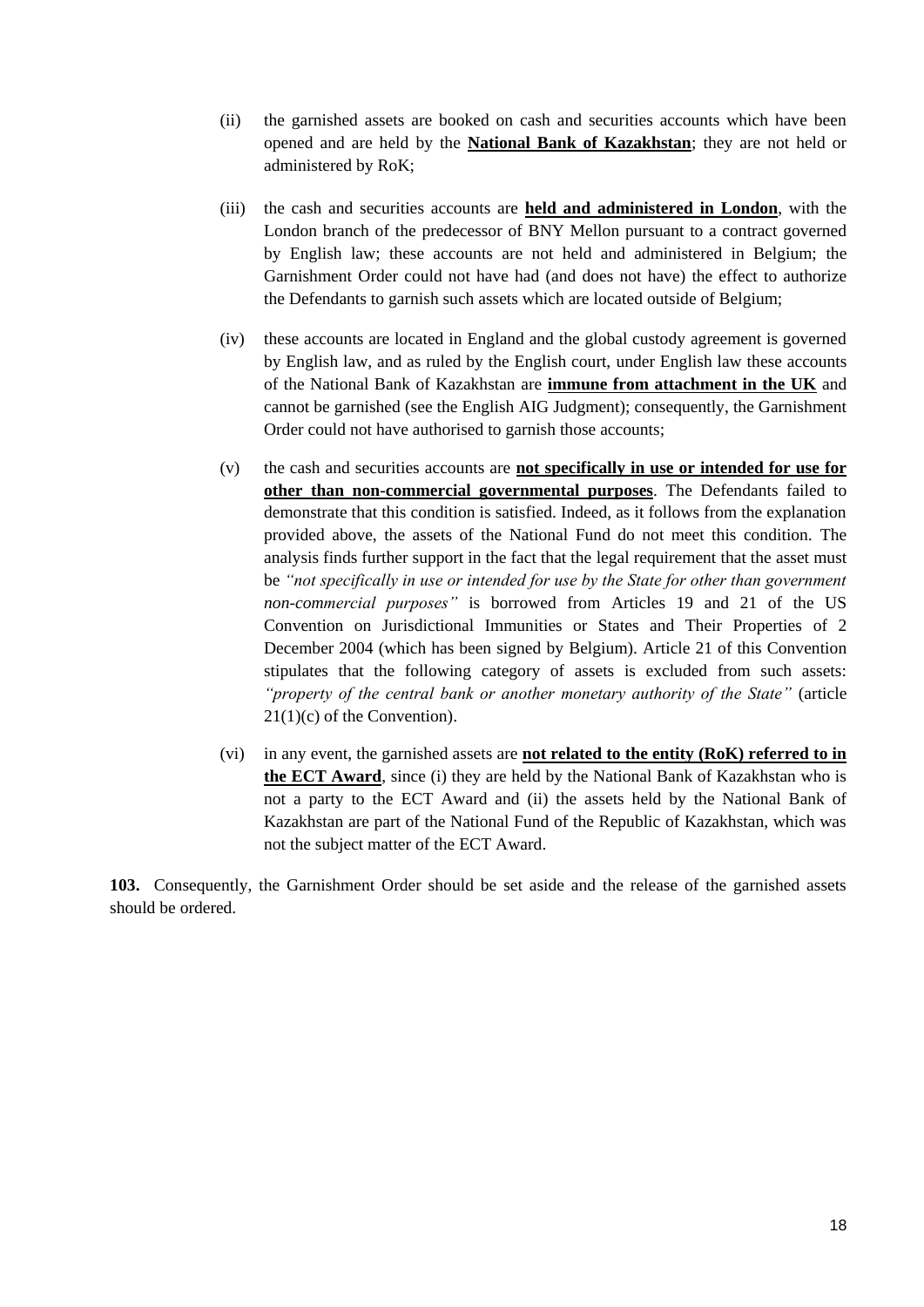#### **as such,**

in the year two thousand seventeen, on November 20

at the request of :

**THE REPUBLIC OF KAZAKHSTAN**, represented by its Minister of Justice, with the Ministry of Justice, with offices at 010000 Astana (Kazakhstan), Left Bank, Mangilik El Street 8, House of Ministries, 13;

represented by its counsels *Roel* **FRANSIS**, *Arnaud* **NUYTS** and *Hakim* **BOULARBAH**, lawyers, with offices at 1000 Brussels, Keizerslaan 3 (T.: +32 2 551 15 68; r.fransis@liedekerke.com)

I, the undersigned, Anne **VAN DEN BERGHE**, bailiff, with chambers at 1050 Elsene, Kroonlaan, 145 Building  $F 4<sup>th</sup>$  floor,

#### **have summoned:**

1) Mr. **STATI ANATOLIE**, entrepreneur, domiciled at MD-2008\Moldavia, 20 Dragomirna Street, Chisinau;

In the writ of garnishment dated 13 October 2017 served by Mr Ben Van Schel, in lieu of Mr Stefan Sacré, bailiff with offices at 1081 Koekelberg, Jettelaan 32, the defendant has elected domicile at the offices of their counsels Stan BRIJS and Charlotte DE MUYNCK, lawyers, with offices at 1000 Brussels, Terhulpsesteenweg 120.

where were and where speaking to *Bodart, Dominique, appointed*



so declared, who signs/does not sign my original,

(O As the writ could not be served as stipulated under art. 35 of the Judicial Code I have served the copy by issue thereof in a closed envelope in conformity with art. 44 of the Jud.C. at ...........................hours .................min, pursuant to art. 38, par.1 Jud.C.)

2) Mr. **STATI GABRIEL**, entrepreneur, domiciled at MD-2008\Moldavia, 1A Ghioceilor Street, Chisinau;

In the writ of garnishment dated 13 October 2017 served by Mr Ben Van Schel, in lieu of Mr Stefan Sacré, bailiff with offices at 1081 Koekelberg, Jettelaan 32, the defendant has elected domicile at the offices of their counsels Stan BRIJS and Charlotte DE MUYNCK, lawyers, with offices at 1000 Brussels, Terhulpsesteenweg 120.

where were and where speaking to *Bodart, Dominique, appointed*

so declared, who signs/does not sign my original,

(O As the writ could not be served as stipulated under art. 35 of the Judicial Code I have served the copy by issue thereof in a closed envelope in conformity with art. 44 of the Jud.C. at .........................hours .................min, pursuant to art. 38, par.1 Jud.C.)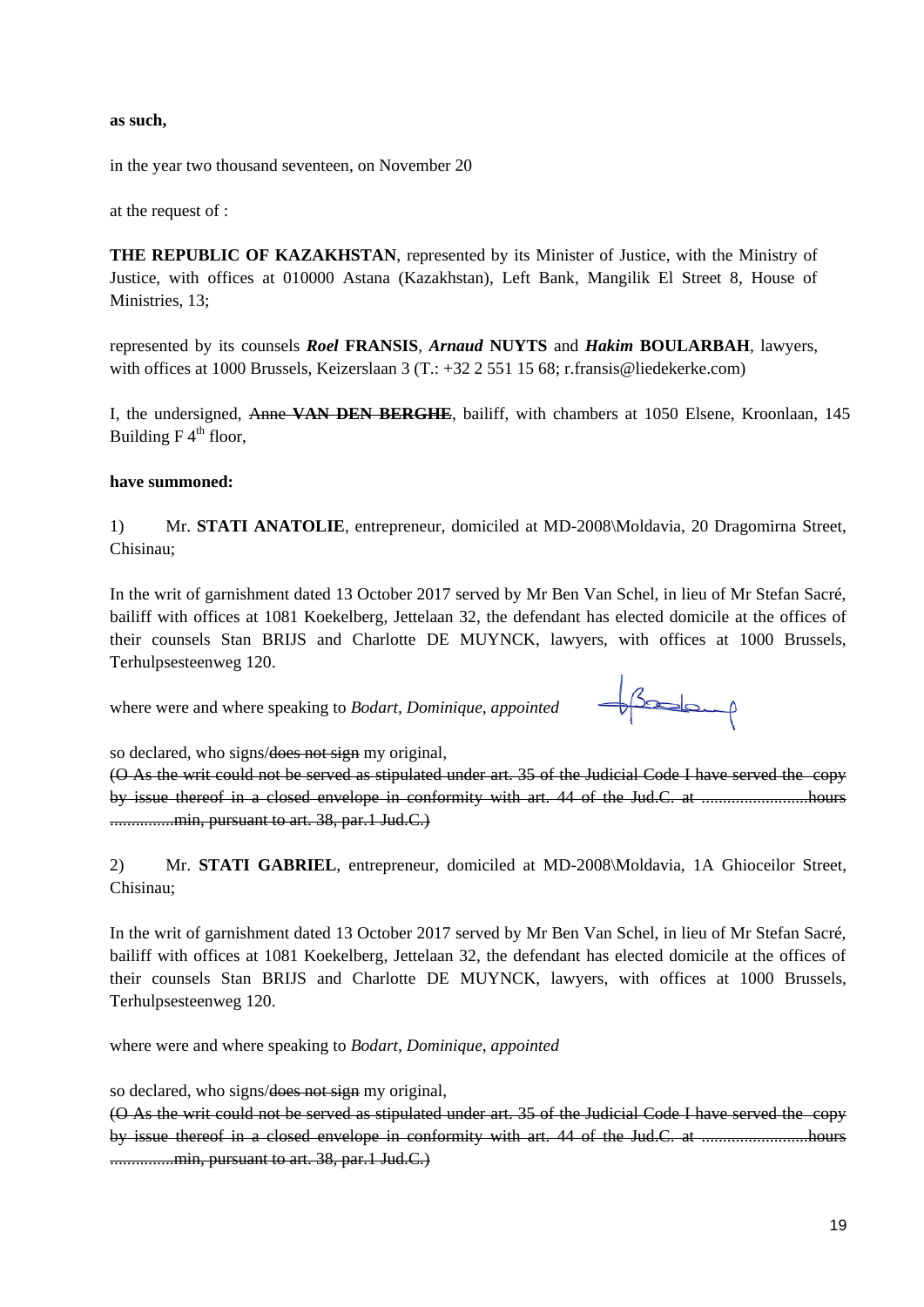3) The company under foreign law **ASCOM GROUP SA**, with registered office at MD-2009\Moldavia, 75A Mateevici Street, Chisinau;

In the writ of garnishment dated 13 October 2017 served by Mr Ben Van Schel, in lieu of Mr Stefan Sacré, bailiff with offices at 1081 Koekelberg, Jettelaan 32, the defendant has elected domicile at the offices of their counsels Stan BRIJS and Charlotte DE MUYNCK, lawyers, with offices at 1000 Brussels, Terhulpsesteenweg 120.

where were and where speaking to *Bodart, Dominique, appointed*

so declared, who signs/does not sign my original,

(O As the writ could not be served as stipulated under art. 35 of the Judicial Code I have served the copy by issue thereof in a closed envelope in conformity with art. 44 of the Jud.C. at .........................hours ..................min, pursuant to art. 38, par.1 Jud.C.)

4) The company under foreign law **TERRA RAF TRANS TRAIDING LTD**, with registered office at GI-13/1 Line Wall Road\GIBRALTAR;

In the writ of garnishment dated 13 October 2017 served by Mr Ben Van Schel, in lieu of Mr Stefan Sacré, bailiff with offices at 1081 Koekelberg, Jettelaan 32, the defendant has elected domicile at the offices of their counsels Stan BRIJS and Charlotte DE MUYNCK, lawyers, with offices at 1000 Brussels, Terhulpsesteenweg 120.

where were and where speaking to *Bodart, Dominique, appointed*

so declared, who signs/does not sign my original,

(O As the writ could not be served as stipulated under art. 35 of the Judicial Code I have served the copy by issue thereof in a closed envelope in conformity with art. 44 of the Jud.C. at .........................hours ...............min, pursuant to art. 38, par.1 Jud.C.)

**To appear on Friday the first day of December two thousand seventeen at 8.45 am, before the attachment judge in the Dutch-speaking Court of first instance in Brussels, sitting in the regular court rooms, attachments court room B, room 2, at the court, expansion, Quatre-Brasstraat, 13 in Brussels;**

in order to**:**

For the reasons mentioned hereafter and for all other reasons to be raised in the course of the proceedings that are hereby expressly reserved;

Declare the claim admissible and well founded and consequently,

Set aside the garnishment order of the attachment judge in the Dutch-speaking Court of first instance in Brussels, issued on 11 October 2017, with docket number 17/1185/B (hereafter the "**Garnishment Order**");

- Hold that the Belgian courts do not have jurisdiction to authorise the garnishment of cash and financial instruments held or managed outside of the territory of Belgium;